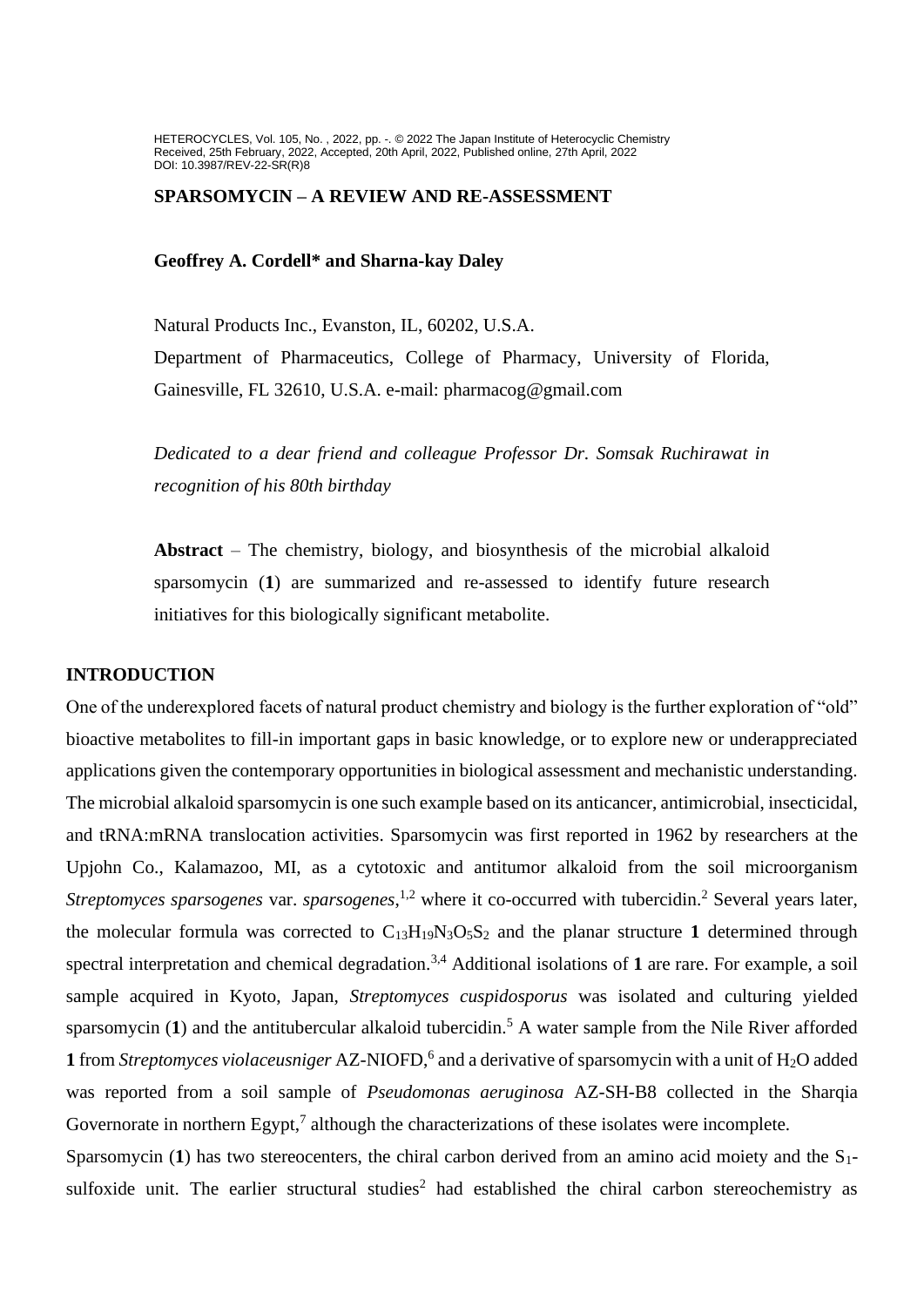corresponding to a D-amino acid however, the sulfoxide stereochemistry was unknown. Their assignments as *S*<sub>C</sub> and *R*<sub>S</sub> were firmly established in 1981.<sup>8</sup> Ottenheijm and colleagues used circular dichroism (CD) as the method to distinguish and assign the  $S_1$ -chirality, based on the previous studies of Mislow *et al.*<sup>9</sup> and by Barnsley on *S*-methyl-L-cysteine-*S*-oxide (**2**) derivatives. <sup>10</sup> Through X-ray crystallographic analysis of a synthetic intermediate and the sign of its CD curve in the region of 220-230 nm, the sulfoxide was assigned as  $R_S$ .<sup>8</sup> This assignment was further supported when the CD curve of each diastereomer was examined. Only one of the four possible stereoisomers is known to occur naturally, access to the other three was the result of total synthesis.<sup>11</sup>

Early biological assessments revealed that sparsomycin  $(1)$  showed a significant range of effects,  $2$  including anticancer,  $13-15$  antibacterial,  $5,13-17$  antifungal,<sup>1</sup> and antiviral<sup>18</sup> activities, and the ability to inhibit protein synthesis<sup>19-22</sup> through specific A-site and P-site binding characteristics.<sup>23,24</sup>



Figure 1. Structures of sparsomycin (**1**), *S*-methyl-L-cysteine-*S*-oxide (**2**), and the sparoxomycins A1 (**3**) and A2 (**4**)

Sparoxomycins Al (**3**) and A2 (**4**) were isolated from *Streptomyces sparsogenes* SN2325 derived from a soil sample collected in Furano-shi, Hokkaido, Japan.<sup>25</sup> The structures were determined as the isomeric  $S_2$ sulfoxide derivatives of **1** through spectroscopic analysis. The stereochemical assignments were deduced through the circular dichroism data, and C-11 was assigned as *S* and S-13 as *R*. The stereochemical differences were at S-15.<sup>26</sup> Biologically, they were inducers of the flat reversion of NRK cells transformed by temperature sensitive Rous sarcoma virus.<sup>25</sup> Sparoxomycin A2 showed weak antimicrobial activity and weak inhibition of protein, RNA, and DNA syntheses.<sup>25</sup>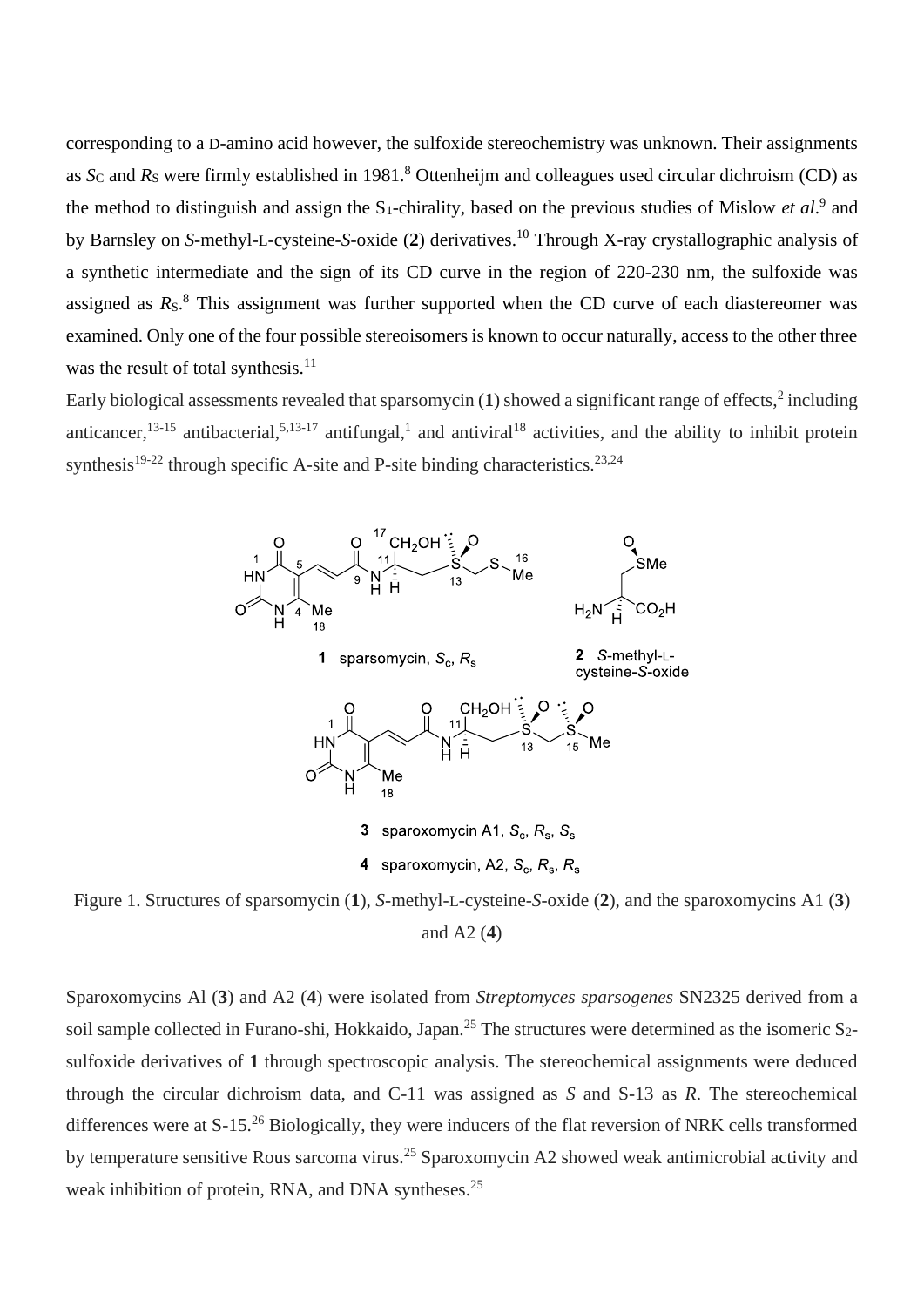*Synthesis*

Sparsomycin (**1**) was one of the first natural products characterized to contain a chiral sulfoxide group, and some significant pharmaceutical entities also contain this unit, including esomeprazole (**5**), armodafinil (**6**), oxisurane (**7**), OPC-329030 (**8**), sulindac (**9**), and aprikalim (**10**).27,28 Progress in the synthesis of chiral sulfoxides, chemically<sup>27-30</sup> and enzymatically<sup>31,32</sup> has been well-reviewed.



Figure 2. Structures of selected sulfoxide-containing pharmaceutical agents and *S*-deoxy-L-sparsomycin (**11**)

Preliminary synthetic studies<sup>33-36</sup> had afforded *S*-deoxy-L-sparsomycin (11) and related derivatives,<sup>33</sup> as a prelude to analog exploration for the structure activity relationship studies. Continuing interest in the biological effects of the alkaloid attracted further synthetic approaches to **1** and eventually its diastereoisomers.<sup>11,37-41</sup> These efforts were extended to the development of synthetic routes for analogs for additional biological assessment.<sup>41-47</sup>

Two groups published their syntheses of the unnatural  $R_C$  diastereomer of 1 almost simultaneously,<sup>37,38</sup> in which a convergent approach assembled an acid and an amine to form the amide bond of **1**. Commencing with 6-methyluracil (12), the requisite acrylic acid  $13^{37}$  was formed in four steps through hydroxymethylation at C-5, oxidation to the aldehyde, followed by a Wittig condensation with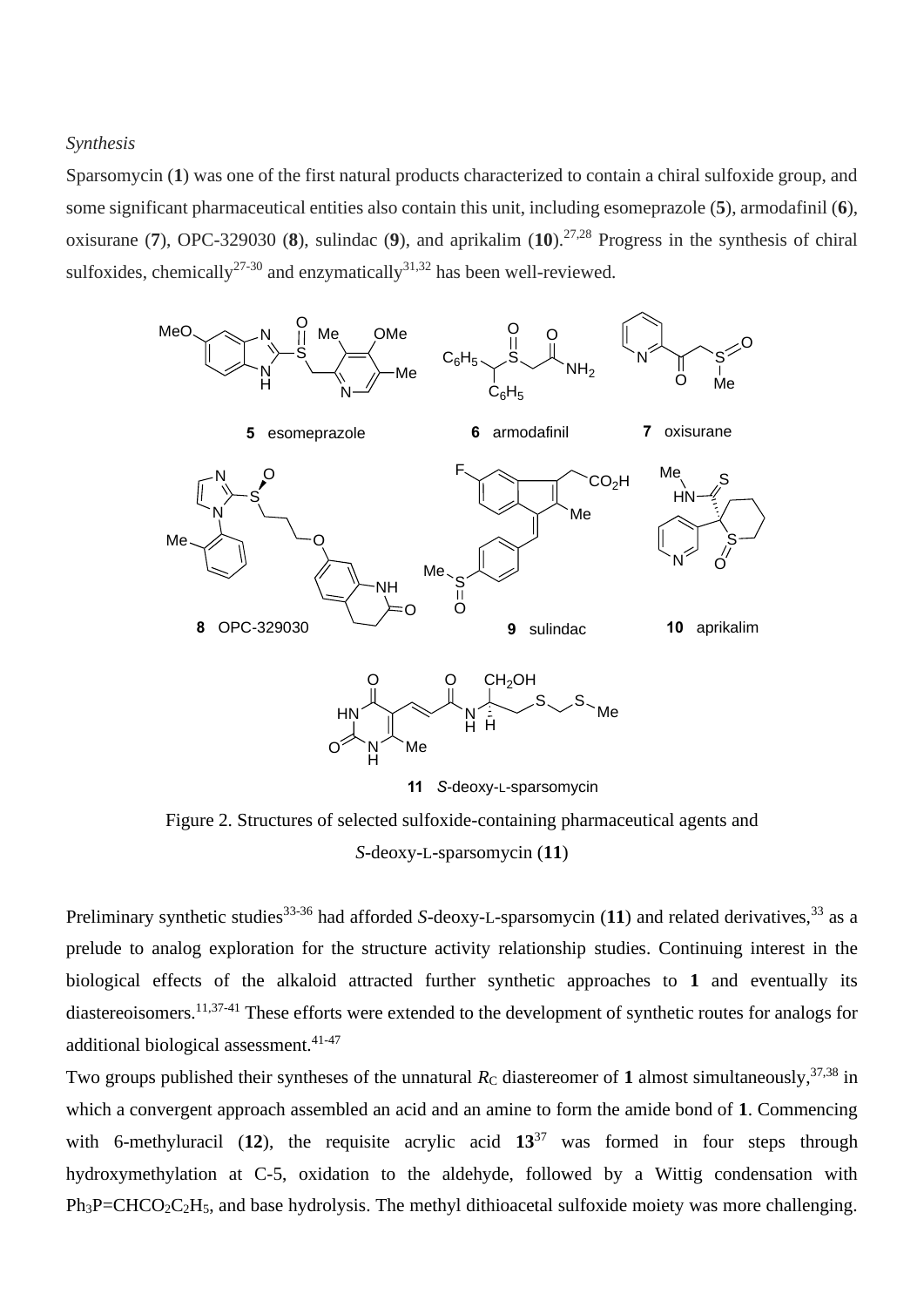L-Cysteine (**14**) having the *R*-configuration was *S*-methylated and reduced with LAH to yield *S*methylcysteinol (**15**). Development of the sulfoxide was followed by protection of the alcohol as a THP derivative. Thus, treatment of **15** with benzyl chloroformate and oxidation with periodate afforded the sulfoxide **16** as a 1:1 mixture of diastereomers. Reaction with dihydropyran and reductive cleavage of the *N*-protecting group generated **17**. Chain extension to form the dithioacetal unit was achieved with lithium diisopropylamide (LDA) and dimethyl disulfide to yield the desired  $18$  whose  $S_1$ -isomers were separable. Amide formation in the presence of dicyclohexylcarbodiimide (DCC) and 1-hydroxybenzotriazole (HBT), followed by brief treatment with mild acid under reflux to remove the protecting group<sup>38</sup> produced the  $R_C$ diastereomer of sparsomycin (**19**) having the opposite optical rotation to the natural isomer (Scheme 1). 37 Note that the *S*-alkylthioacetal group survives these acidic conditions.



Scheme 1. Synthesis of the  $R_C$  diastereomer of sparsomycin  $(19)^{37}$ 

The Ottenheijm approach<sup>38</sup> to an unnatural diastereomer of sparsomycin began with the synthesis of the protected chloromethyl sulfoxide **20** which was converted to the thioacetal **21**. <sup>35</sup> Selective removal of the amine protecting group was achieved in low yield with Na/liq. ammonia and the resulting **22** was coupled with the uracil acrylic acid **13** in the presence of DCC/HBT to afford **23** which was hydrolyzed (0.1N HCl, reflux) to a diastereomer of natural sparsomycin, **19**. <sup>38</sup> Subsequently, the same two groups provided total syntheses of the alkaloid with the natural stereochemistry,<sup>39</sup> and of all four diastereomers<sup>11</sup> which enabled the stereochemistry at both centers in sparsomycin to be defined unambiguously.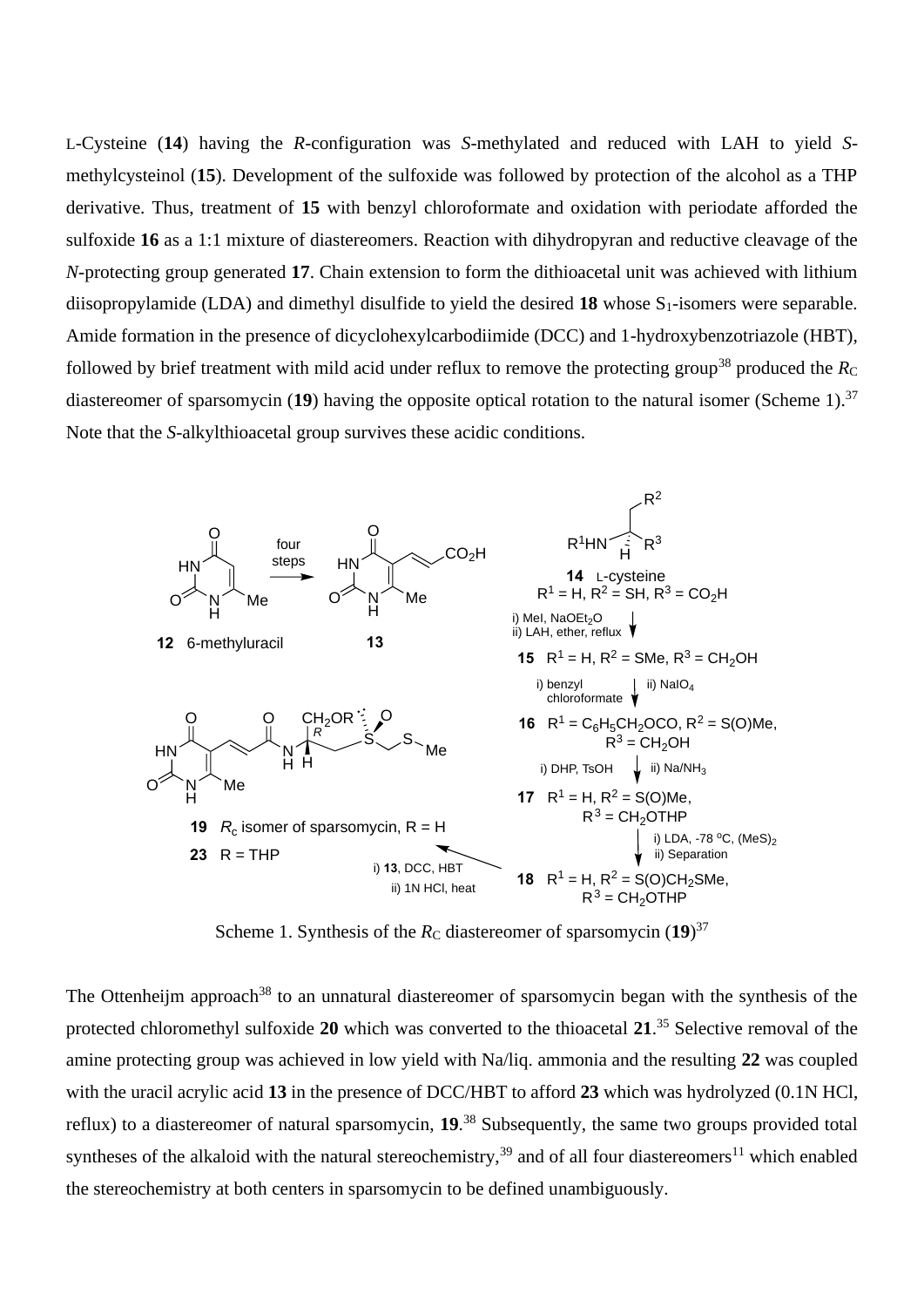

Figure 3. Intermediates in the synthesis of the  $R_C$  isomer of sparsomycin  $(19)^{38}$ 

Further approaches were developed by Ottenheijm *et al*. to generate the uracil acrylic acid moiety **13** and an appropriate amino acid-derived fragment.11,36 The preferred route to **13** continued to involve the aldehyde  $24^{11}$  in a Wittig reaction with  $Ph_3P=CHCO_2C_2H_5$  and base hydrolysis.



Figure 4. Synthesis of the uracil acrylic acid **13** from the aldehyde **24**

Four potential routes for the transformation of the cysteine thiol group were considered, one involved developing the dithioacetal unit followed by regioselective oxidation. The other routes formed the sulfoxide unit first which could be extended with a -SMe group. Using the Boc-protected methyl ester of D-cystine (**25**), the preferred sequence involved formation of the sulfinyl chloride **26** with chlorine and acetic anhydride which, from reaction with dry diazomethane, yielded the diastereomeric α-chlorosulfoxides **27**   $(R<sub>C</sub>,R<sub>S</sub>)$  and  $(R<sub>C</sub>,S<sub>S</sub>)$ . Reduction of the ester moiety with lithium borohydride to the alcohol 28, thiomethylation, and trifluoroacetic acid hydrolysis of the Boc-protecting group provided the two amines **29** (*S*C,*R*S) and **30** (*S*C,*S*S) in 40% overall yield (Scheme 2). <sup>11</sup> Respective coupling of **29** and **30** with **13** afforded natural sparsomycin (1)  $(S_C,R_S)$  (33% yield) and the S-13 diastereomer 31  $(S_C,S_S)$  (40% yield).

The other two isomers in the  $R_C$ -series, 32 and 19, were prepared from the condensation (DCC/HBT) of 13 and the THP-protected alcohols **33** and **34**, followed by removal of the THP group under mildly acidic conditions to afford 32 ( $R<sub>C</sub>, S<sub>S</sub>$ ) and 19 ( $R<sub>C</sub>, R<sub>S</sub>$ ). The CD spectra indicated that the  $S<sub>C</sub>, R<sub>S</sub>$  configuration corresponds to sparsomycin  $(1)$ .<sup>11</sup>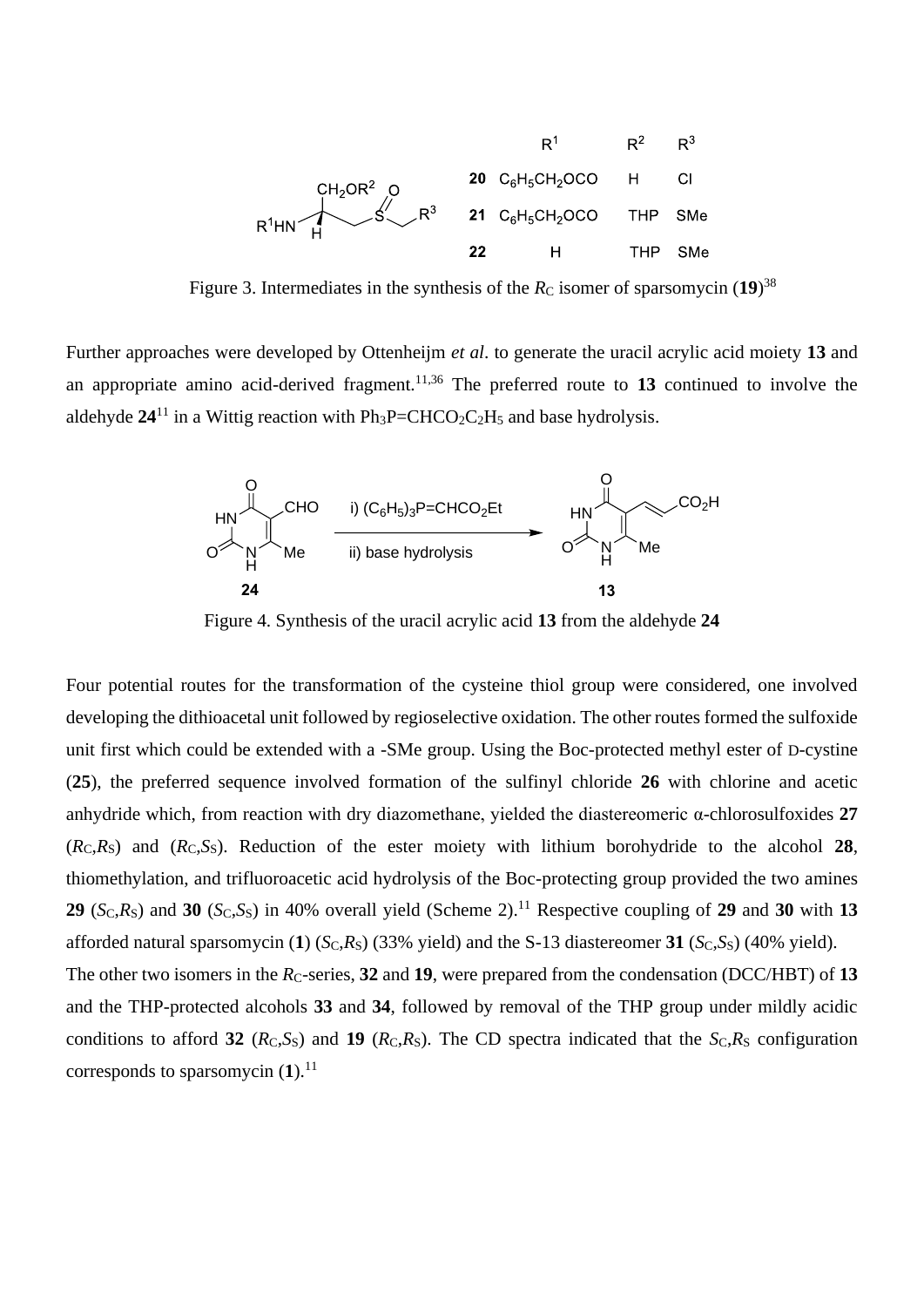

Scheme 2. Synthesis of the sulfoxide intermediates **29** and **30**<sup>11</sup>



Figure 5. Synthetic intermediates and the target sparsomycin isomers **19** and **32**<sup>11</sup>

Helquist *et al.* focused on developing processes which would afford intermediates in the *S*<sub>C</sub> series without starting with expensive D-cysteine (**35**) having the *R*-configuration. <sup>39</sup> The elaborate first attempt effectively inverted C-2 of **14** but was deemed too complex for large scale studies. The strategy in the second pathway was to switch the functionalities of the C-2 carbons, thereby inverting the chiral center from *R* to *S*. The route commenced with L-serine (**36**) which was triply protected to afford **37**. Reduction of the methyl ester, tosylation, and thiomethylation produced the methyl sulfide **38**. Oxidation with periodate followed by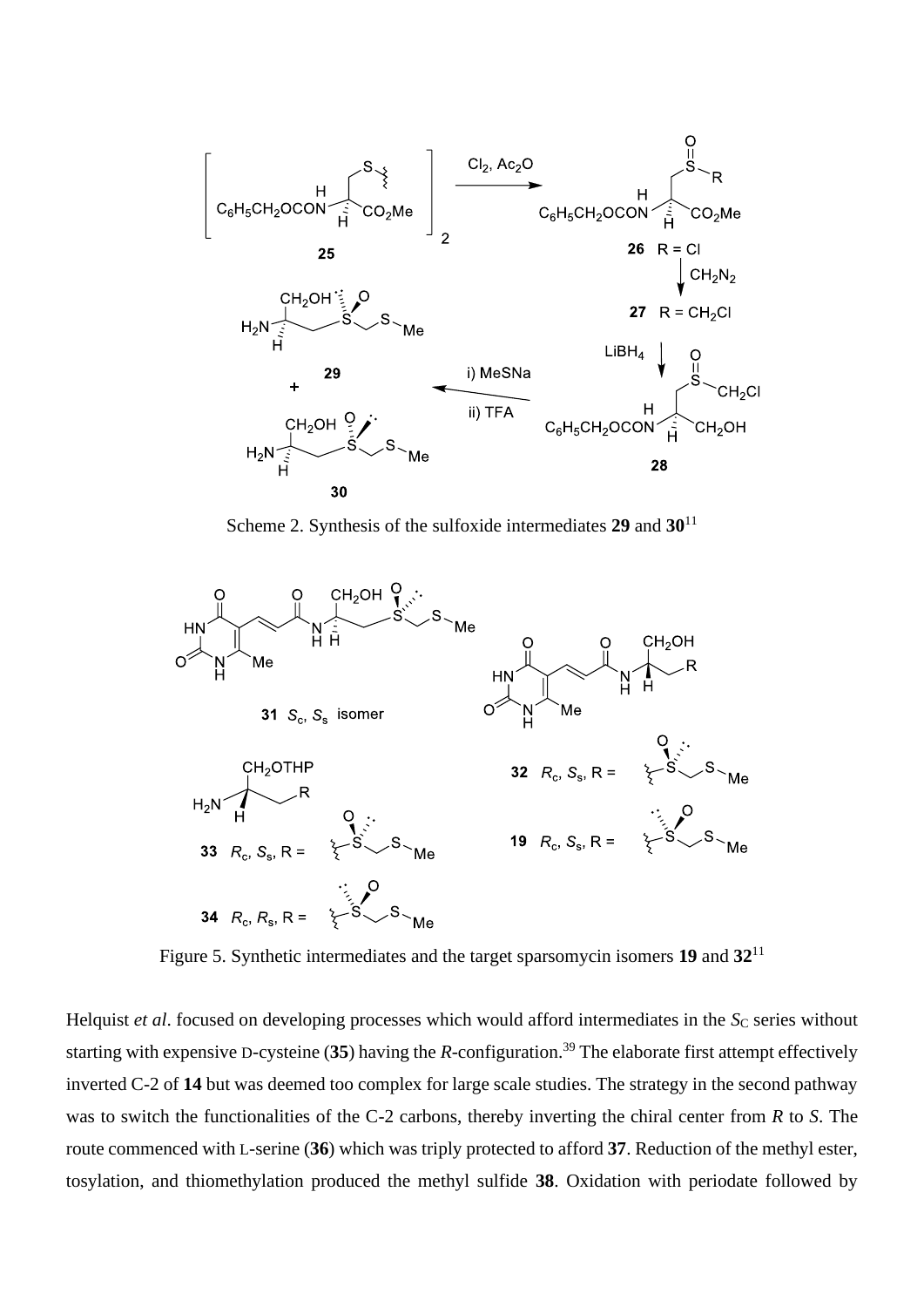separation through fractional recrystallization yielded the chiral sulfoxide **39**. *N*-Deprotection (Na/liq. NH3) to the amino sulfoxide **40** was followed by methylsulfenylation to afford the dithioacetal mono-*S*-oxide **41** (Scheme 3). $39$ 



Scheme 3. Synthesis of the monosulfoxide intermediate **41**<sup>39</sup>

A mixed anhydride method generated the amide bond with the uracil acrylic acid **13** and hydrolytic removal of the methoxymethyl group yielded natural (+)-sparsomycin (**1**) having an identical optical rotation to the natural alkaloid.<sup>39</sup>

The structures of the sparoxomycines  $A_1$  and  $A_2$  were supported through a modified synthesis<sup>40</sup> based on the Helquist approach.37,39 The most significant improvement involved oxidation of the sulfide **42** which was transformed to become a chiral sulfoxide synthesis using a complex derived from Ti(O-*i*Pr)<sup>4</sup> and *R*binaphthol.<sup>48,49</sup> This yielded the *S*-configured sulfoxide **43** in 68% yield with 85% diastereomeric excess.<sup>40</sup> Interestingly, the *S*-binaphthol provided no chiral preferences.

Deprotection with Na/liq. NH<sup>3</sup> led to **44** and chain extensions with dialkyl disulfides afforded thioacetyl mono-*S*-oxide derivatives with homologous alkyl groups (i.e., **45**, **46**, **47**, and **48**). Reaction with **13** in the presence of DCC and 1-hydroxy-7-azabenzotriazole (HOAt), followed by deprotection of the alcohol, gave natural **1** and the analogs **49**, **50**, and **51**. Oxidation of the intermediate **52** yielded a 1:1 mixture of **53** and **54** which was hydrolyzed with Dowex 50W in methanol to afford 3 and 4 (Scheme 4).<sup>40</sup> Further improvements in the synthesis of **1** were made subsequently and *S*-alkyl derivatives were developed for biological assessment.<sup>41</sup>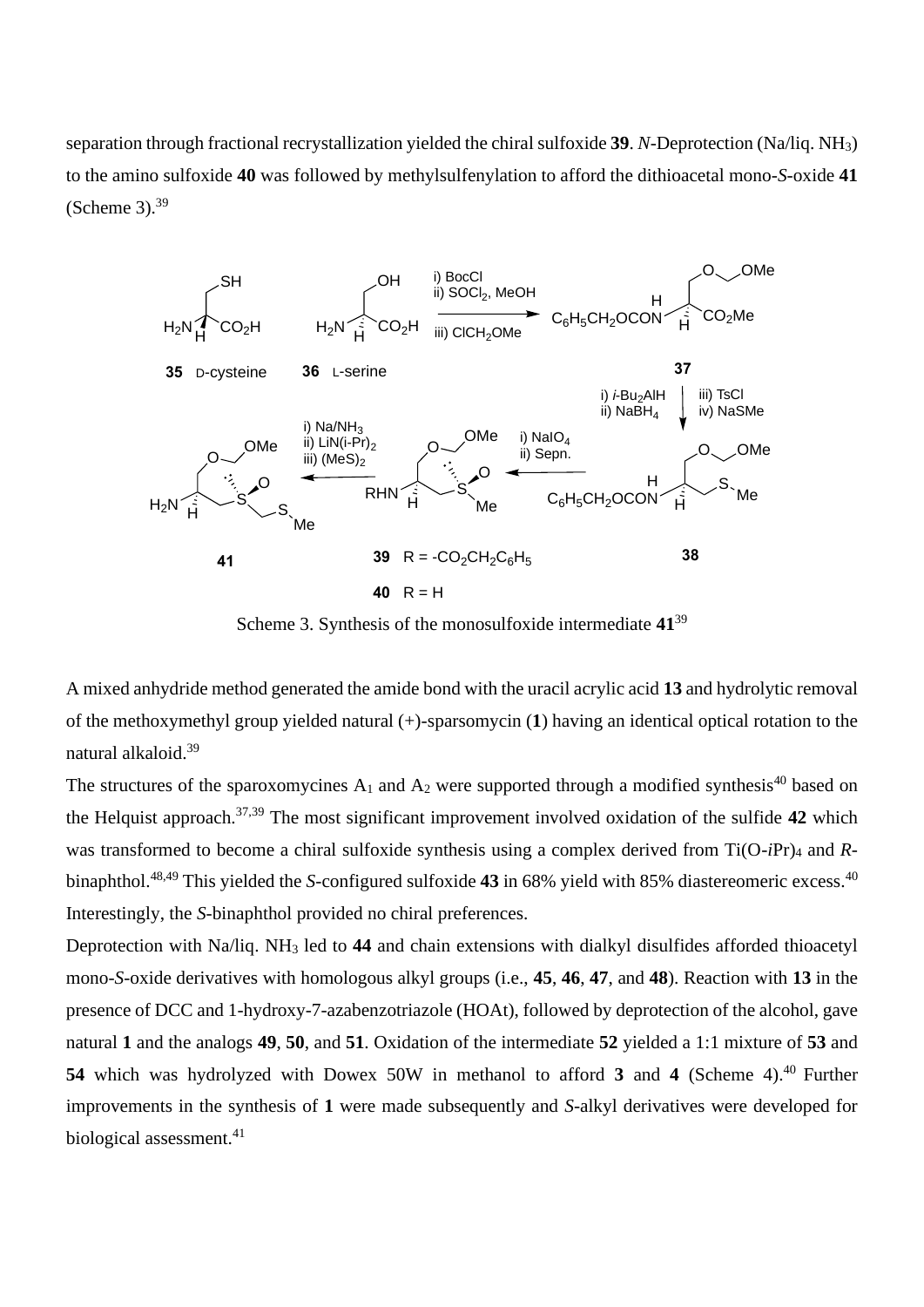

Scheme 4. Synthesis of sparoxomycins A1 (**3**) and A2 (**4**) 40

## *Biology and SAR of sparsomycin*

Seven structural elements within the scaffold of sparsomycin (**1**) have been probed for their significance to the structure-activity relationships (SAR) in specific biological test systems, i) modulation of the pyrimidine moiety, ii) the stereochemistry of the double bond, iii) the configuration of the amino acid center, iv) the importance of the hydroxy group, v) the presence and stereochemistry of the  $S_1$  sulfoxide, vi) the oxidation level of  $S_2$ , and vii) the alkyl group attached to  $S_2$ . Aspects of these studies have been reviewed.<sup>45,50</sup> In examining the cytotoxic activity, one of the earliest determinations was that the  $S<sub>C</sub>$ -configuration, derived biogenetically from a D-cysteine  $(35)$  moiety, was essential for biological activity,<sup>42</sup> and this conclusion was borne out in subsequent testing.<sup>43,51</sup> Several *S*<sub>2</sub>-alkyl derivatives with a chiral sulfoxide moiety were cytotoxic in the KB system (ED<sub>50</sub> 1.2 - 2.4  $\mu$ g/mL) whereas the corresponding sulfides were inactive.<sup>42</sup>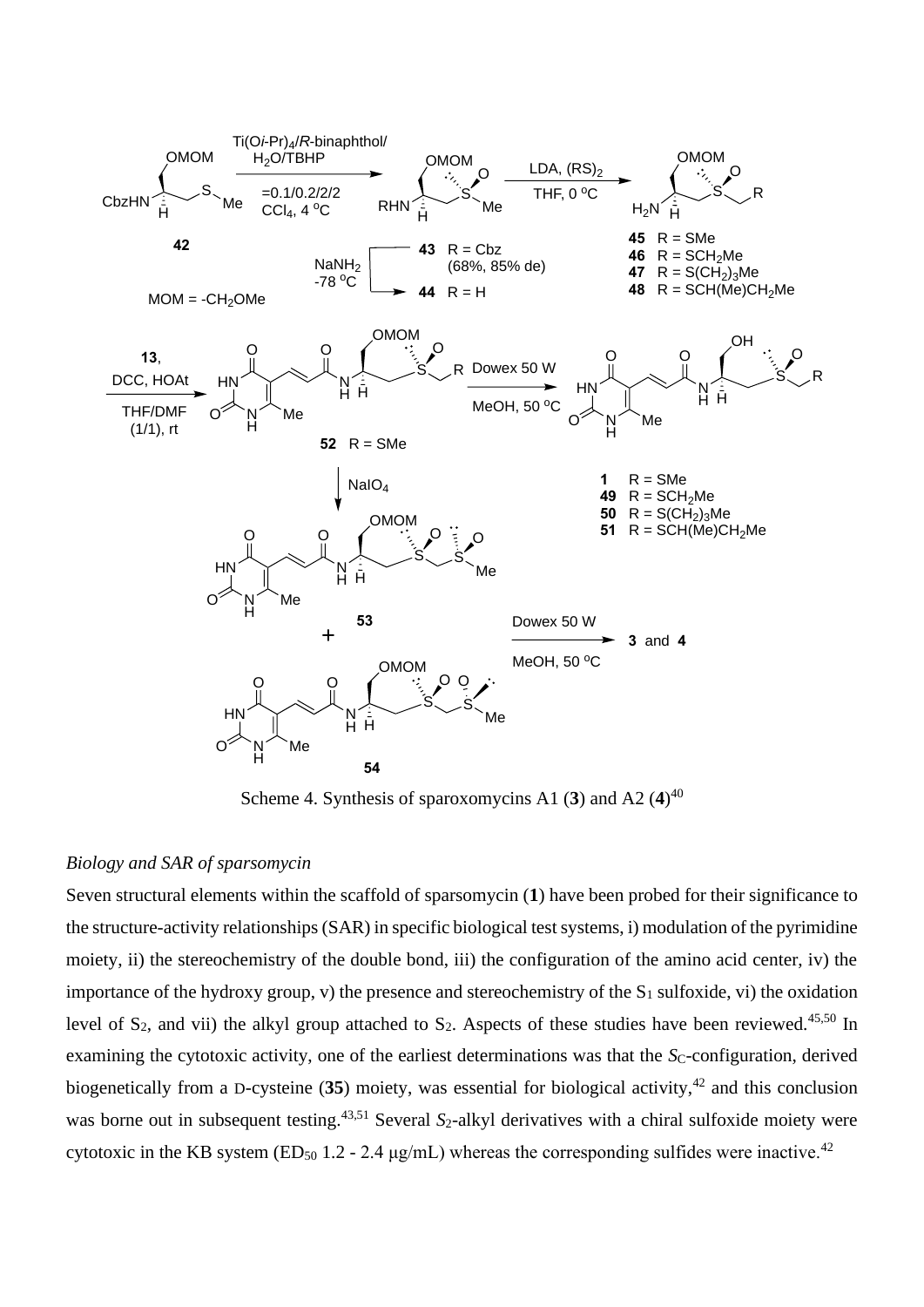In the competitive inhibition of *N*-acetylphenylalanyl-puromycin formation, the deoxy-*S*2-propyl derivative **55** was active in the *Sc* configuration, and not with the  $R_C$  stereochemistry.<sup>43</sup> Removal of the side chain at  $S_1$  eliminated the ribosomal binding activity.<sup>51</sup> The  $S_2$ -octyl derivative of sparsomycin **56** had two-fold the cytostatic activity of 1 in the assay for the inhibition of  $L1210$  cancer cells colony formation.<sup>52</sup> When the four isomers of **1** were examined in antibacterial, yeast inhibition, and L1210 colony forming assays, the  $ScR$ <sub>S</sub>-configuration of natural 1 was the most active compound.<sup>53</sup> In addition, substituting the CH<sub>2</sub>SMe group at S<sup>1</sup> with either -C3H<sup>7</sup> or -Cl reduced activity, and isomerization of the double bond from *E*- to *Z*eliminated activity, as did removing the sulfoxide oxygen at S1. However, the *S*2-octyl, -benzyl, and -Et analogs of 1 were more active in the L1210 colony forming assay.<sup>53</sup> Interestingly, against the L5178Y leukemia cell line analogs lacking any sulfur and with a more hydrophobic pyrimidine ring were highly cytotoxic, e.g., **57**, although ED<sub>50</sub> values were not determined.<sup>54</sup> Broad *in vivo* antitumor testing revealed that **1** was weakly active or inactive, whereas deshydroxy-sparsomycin (**58**), *n*-pentyl-sparsomycin (**59**), and ethyl-deshydroxy-sparsomycin (**60**) were significantly active in the L1210 and renal cell sarcoma models.<sup>55</sup>

Further implications that the peptidyltransferase center where **1** interacts has a hydrophobic core were demonstrated with analogs in which polar groups at the *S*2-Me site were inactive, whereas *S*2-alkyl group modification produced lipophilic derivatives with excellent activity in the L1210 leukemia assay in mice in which test/control (T/C) >125 for prolongation of life is considered active. The *n*-pentyl derivative **59** showed T/C 386 (at 4.7 mg/kg) and the *n*-heptyl analog T/C 330 (at 6.1 mg/kg) and showed strong activity against *E. coli*. <sup>56</sup> Several other derivatives were more active *in vitro* but were not assayed *in vivo*.

Inhibition of L5178Y cancer cells was examined for *n*-octyl-sparsomycin analogs in which the pyrimidine ring was also modified. IC<sub>50</sub> values were in the range 1.67-2.72  $\mu$ g/mL, i.e., about 30-fold less active than **1**. In this series, the sulfoxide configuration and the carbon configuration did not affect the cytotoxicity significantly.<sup>57</sup> The hydroxy group was determined to be non-essential for L1210 colony forming activity. When alkyl groups [e.g.,  $-CH(Me)_2$ ,  $-CH(Me)Et$ ,  $-CH_2C_6H_5$ ] were introduced at this position (C-17) activity was retained while the  $S_1$  sidechain was present.<sup>58</sup> In examining the inhibition of peptide bond formation between puromycin and acetylPhe-tRNA, sparsomycin derivatives in which the *S*<sub>2</sub>-alkyl group was extended were significantly more potent than **1**, most notably the *n*-pentyl **59**, *n*-butyl **61**, and the deshydroxy *n*-butyl  $62$  analogs.<sup>59</sup>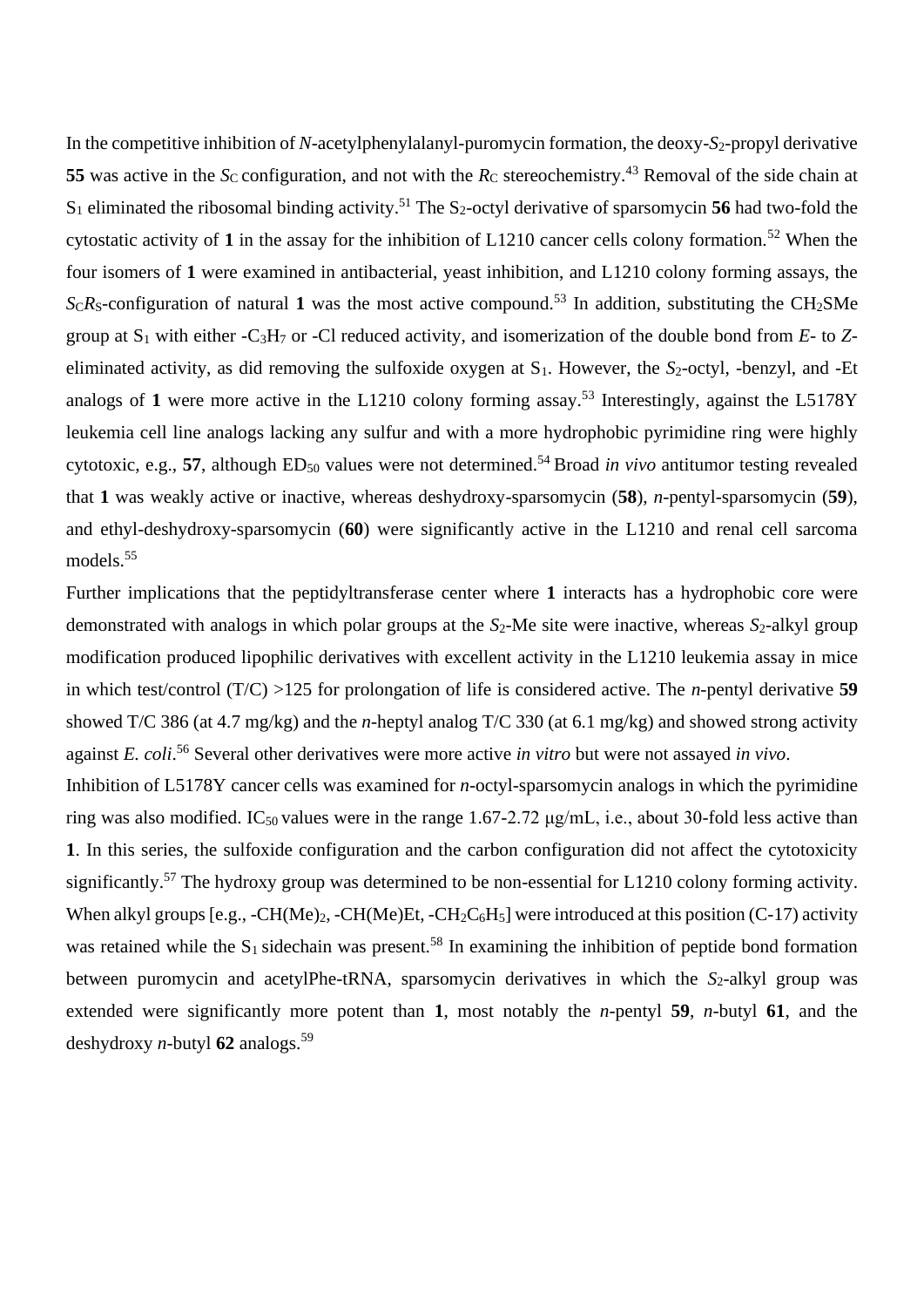

Figure 6. Structures of sparsomycin derivatives for SAR studies<sup>59</sup>

In the morphological reversion assay in *src*<sup>ts</sup> NRK cells naturally occurring 1 was the most active compound (MEC 6.5 μM), whereas the activity of the homologs **63**, **64**, and **65**, dropped off significantly, and introduction of a sulfoxide group at  $S_2$  as in the alkaloids **3** and **4** eliminated activity (MEC  $>$  530 µM). Derivatives in which the pyrimidinylpropenamide group was replaced with a cinnamoyl group were also inactive.<sup>40</sup> When the four *S*<sub>2</sub>-alkyl derivatives (with R= -C<sub>2</sub>H<sub>5</sub>, -C<sub>4</sub>H<sub>9</sub>, -allyl, and -benzyl) were evaluated in the same assay, the ethyl and allyl analogs were only half as active as **1**, whereas the other compounds were significantly less active.<sup>41</sup> A summary of the structure-activity relationships for the anticancer activity of **1** (NSC-59729) is shown in Figure 7. Chain extension at  $S_2$  increased the hydrophilicity at the carbon chiral center and the pyrimidine ring. Retention of the double bond geometry and the chiral sulfoxide appear to be critical for *in vivo* anticancer activity. However, a clinical evaluation of **1** (i.v. at up to 1 mg/day) against lung, cecum, and colon cancers in advanced patients was halted due to ocular toxicity (blurred vision) from the development of scotomas.<sup>60,61</sup>

The additional biological significance of analogs of **1** became evident when it was shown that through coadministration, ethyl-deshydroxy-sparsomycin (**60**) at 10 mg/kg enhanced the anticancer activity of cisplatin with L1210 cells i.p. in mice 2.8-fold.<sup>62</sup> Sparsomycin (**1**) and the *n*-pentyl **59** and deshydroxy **58** analogs did not potentiate the activity. An extended study with **60** (5 mg/kg) with *cis*diamminedichloroplatinum(II) (CDDP) (3 mg/kg) produced 80% cures in mice treated with L1210 leukemia cells.63,64 Further research established that **60** decreased the cellular protein levels and the overall glutathione S transferase activity in opposition to cisplatin which has detoxifying effects.<sup>65</sup> As a single agent, when administered i.p. **60** showed modest *in vivo* activity in mice against the B16 melanoma, good activity (T/C 197%) against the RC carcinoma, and weak or no activity against eight other cancers *in vivo*. No retinotoxic effects were observed in the treated mice.<sup>66</sup>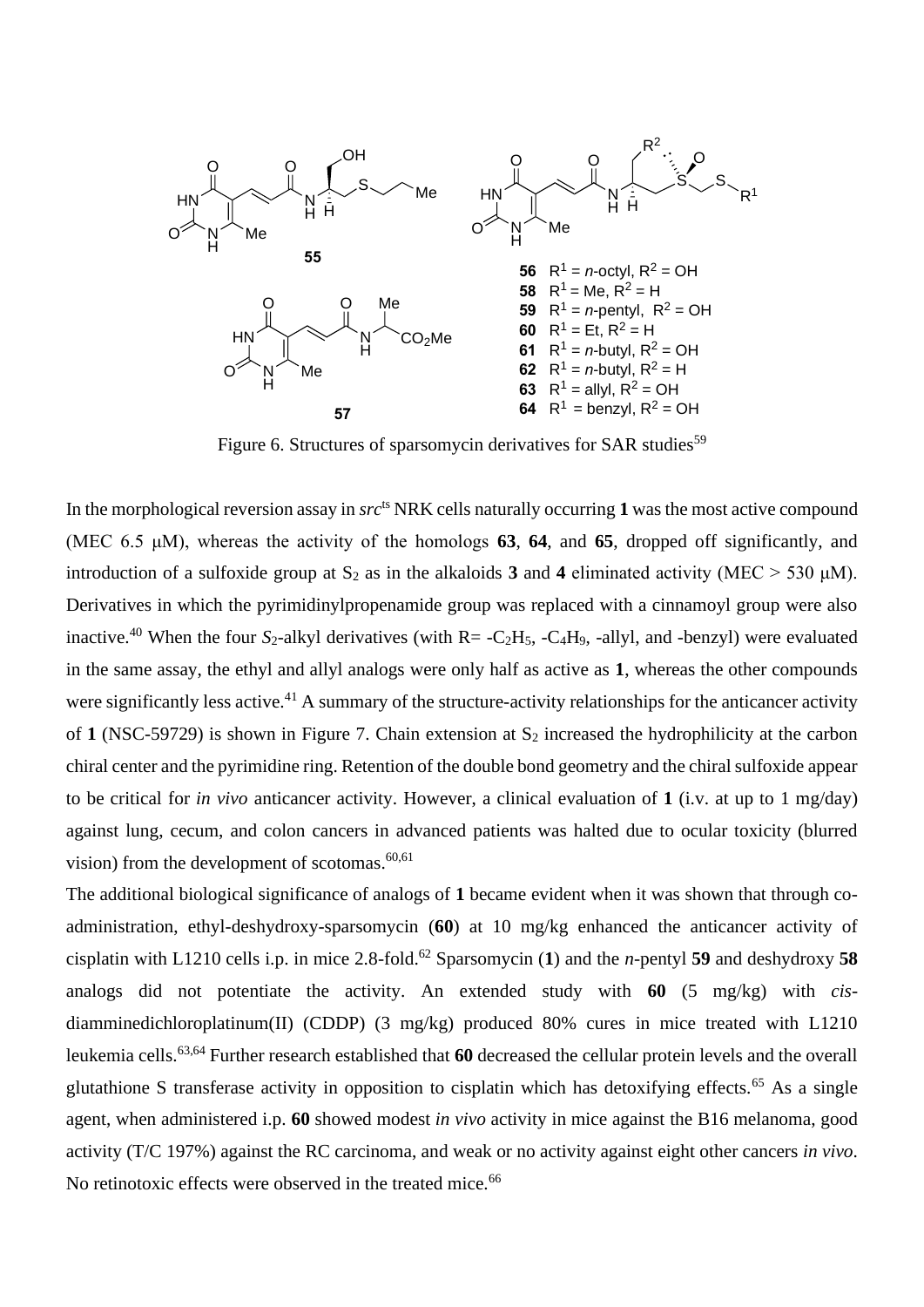

Figure 7. Summary of structure-activity relationships of sparsomycin (**1**) for cytotoxic activity

## *Sparsomycin and translocation*

Every peptide bond that is formed in the chain elongation process of protein synthesis requires that the tRNA:mRNA complex be translocated through the ribosome by three nucleotides. Typically, this is triggered by the presence of elongation factor G (EF-G) and GTP hydrolysis.<sup>67</sup> In this process, three binding sites for the tRNA substrates are recognized which span the ribosomal subunits: the peptidyl-tRNA (P), aminoacyl-tRNA (A), and exit (E) sites. Sparsomycin (**1**) binds at the peptidyl transferase center (PTC) on the large subunit of the ribosome.50,68 Inhibition of protein synthesis by interfering with the tRNA binding at the A site and the ability to restrict access halts the completion of amide bond formation.<sup>68-74</sup> Characteristically, the uracil moiety stacks with the conformationally altered nucleotide  $A2602$ ,<sup>70</sup> which is a crucial element for tRNA movement in the ribosome,71,75 and the hydrophobic sulfoxide tail of **1** limits sterically access to the A site.<sup>76</sup> Sparsomycin (1) was one of five antibiotics whose bound relationship to the large ribosomal subunit of the Gram-negative archaeon *Haloarcula marismortui* was evaluated crystallographically at 3.0 Å resolution.<sup>77</sup> Binding of 1 was confirmed to occur primarily at the peptidyltransferase center (P-site) and extended into the active-site hydrophobic crevice (A-site).

In 2003, a completely new facet of the biology of sparsomycin emerged. It was demonstrated that sparsomycin (1) could initiate the translocation of tRNAs in the absence of EF-G and GTP.<sup>6</sup> The conclusion was that translocation was an inherent process in the ribosome-tRNA:mRNA complex which could be accomplished with the aid of exogenous small molecules.<sup>6</sup> It was inferred that binding of **1** at the PTC of the 50S subunit of the ribosome was important in the translocation mechanism, which involves the movement of tRNA and mRNA in the 30S subunit about 70 Å away. The rate of translocation triggered by **1** was 900 times faster than the normal background rate, indicating that it is acting at the core of a fundamental process of the ribosome. $6,7$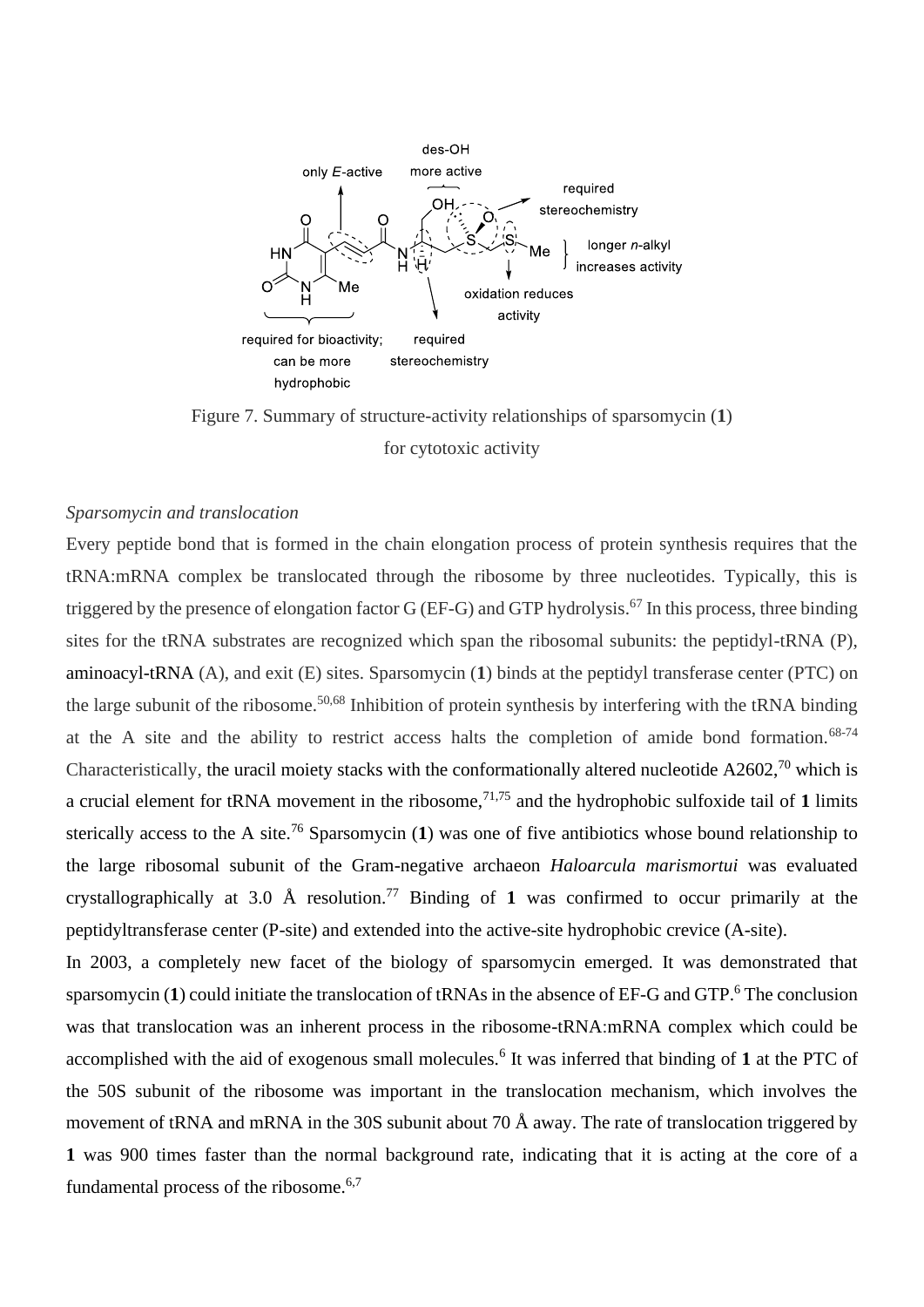The promotion of translocation by exogenous substrates is not limited to **1**. Antibiotics which bind to the P-site, such as blasticidin S and erythromycin, do not promote mRNA translocation. However, chloramphenicol, puromycin, and the lincosamides which bind to the 50S A site, do have the same effect, with 1 acting ten times faster and with far greater efficiency. This is possibly due to the more extensive overlap of the tail than the other antibiotics inhibiting both the aminoacyl moiety and the 3'-adenine of the A-site of tRNA.<sup>78</sup> The four sparsomycin isomers and the two chiral carbon stereoisomers at C-11 were examined for their translation ability in the Ac-Phe-tRNA<sup>Phe</sup> system. Modification of the sulfur-rich tail of **1** and/or changing the chirality at the two centers reduced the ability for translocation, although removing the sulfoxide in the *S<sub>C</sub>* series did not reduce translation; examined separately, the two "halves" of 1 were inactive.<sup>47</sup> Interestingly, when the pseudo-uracil acid moiety of **1** was covalently bound to linezolid analogs, the derivatives 66 and 67 also promote tRNA translocation;<sup>47</sup> linezolid specifically binds to the A site of the ribosome, 79,80 does not promote tRNA translation, and shows some overlap with the binding site of **1**.



Figure 8. Linezolid analogs **66** and **67** of the uracil acrylic acid **13**<sup>47</sup>

Sparsomycin (**1**) and the linezolid derivatives, but not linezolid itself, could also inhibit the reverse translocation process. It was proposed that the ability to promote the forward translocation, trap the ribosome in the post-translocational state, and inhibit spontaneous reverse translocation is key to the overall effectiveness of the antibiotics.47,78

One biological effect of **1** which has been overlooked and not pursued from an analog perspective is the broad insecticidal activity. This was reported in a U.S. Patent issued in 1966, <sup>81</sup> where **1** was claimed to be effective by inducing reproductive sterility in insects through spraying or dusting with **1** at concentrations in the range 0.01 to 1.0% depending on the application. The insects affected included flies, mosquitos, bean beetles, thrips, aphids, mites, salt marsh caterpillars, and army worms, among others.

### *Biosynthesis*

Retrobiosynthetic analysis of sparsomycin (**1**) indicates that the overall key assembly step is the convergent amide formation between a monodithioacetal unit **68** with an uracil acrylate residue **13**. While the derivation of the **68** unit is apparently straightforward based on a postulated elaboration of L-cysteine (**14**), the origin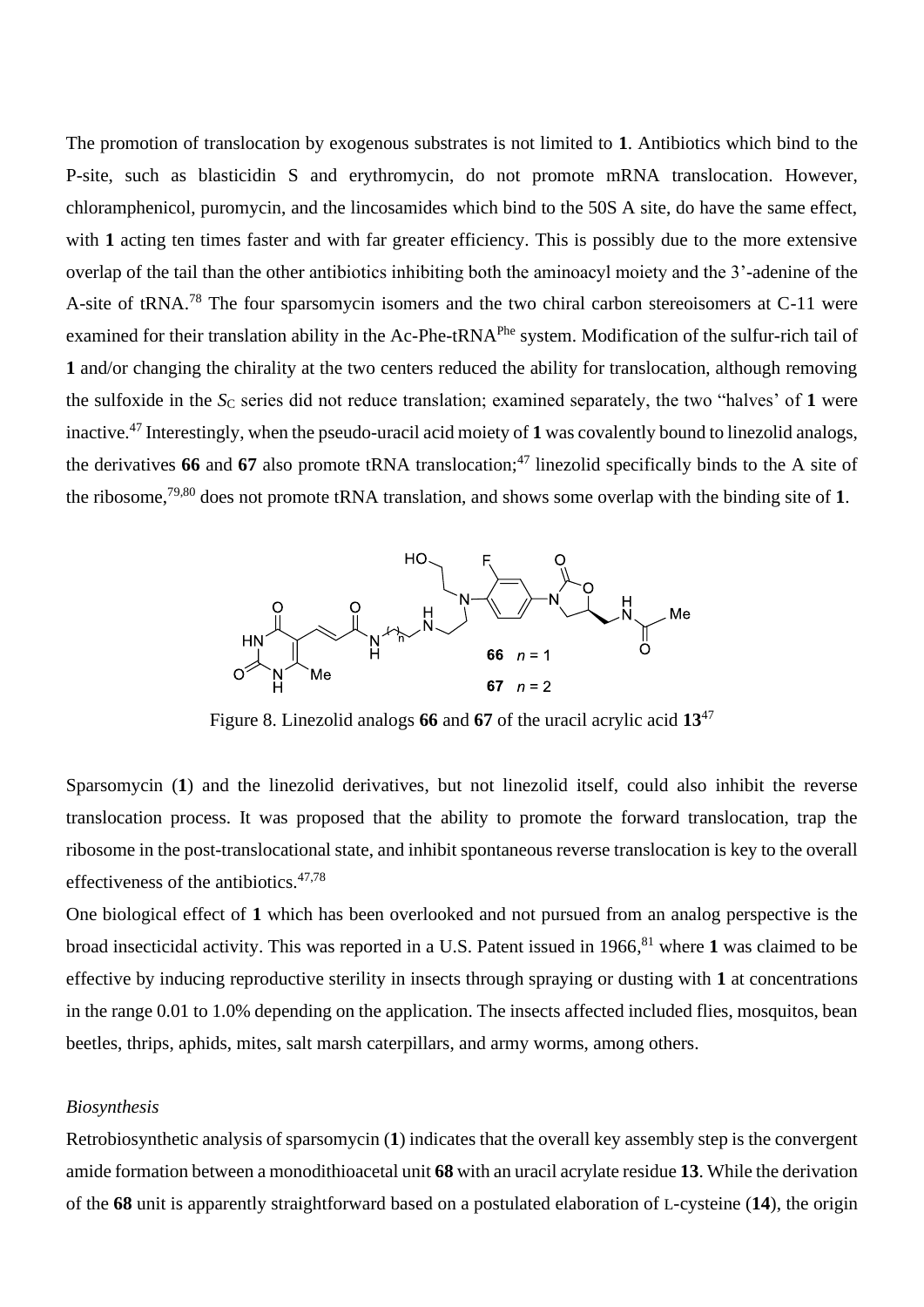of **13** is biogenetically obscure. Crucial in the pathway is at what stage in the development of the two moieties do they unite, and what is the nature and sequencing of any subsequent tailoring reactions? Parry's group at Rice University initiated exploration of the biosynthetic pathway through labeling experiments to determine the fundamental building blocks. $82,83$ 

Attention initially focused on examining the origin of the methylene carbons and the methyl groups in **1**. [*methyl*-<sup>13</sup>C]Methionine was incorporated into two carbons, C-14 and C-16, in the moiety **68**, and not the methyl group (C-18) in the **13** residue or into C-17, suggesting that *S*-methylcysteine (**69**) could be an intermediate.82,83 Indeed, DL-[3- <sup>13</sup>C]cysteine (**14**/**35**) was incorporated at C-12, with reduced label appearing at C-14 through an unknown mechanism. The chirality at C-11 corresponds to a D-amino acid and both D- and L-(*methyl*-<sup>13</sup>C)cysteine (**14**/**35**) labeled C-14.82,83 It was inferred that introduction of the terminal *S*-methyl group of the **68** unit takes place on **69**. [1- <sup>13</sup>C]Serine (**36**) labeled C-17 of **1** and [2,3-  $^{13}C_2$ ]serine was incorporated intact into 1 at C-11/C-12, with some fragmentation labeling C-14 and C-16.<sup>83</sup> The timing of the reduction of the carboxyl group of the **14** residue was probed with the L- and D-isomers of [4- <sup>13</sup>C]-*S*-(methylthiomethyl)cysteine (**70** and **71**) and both were well incorporated.<sup>83</sup> When the reduced forms of **70** and **71**, were examined as precursors, i.e., the corresponding *S*-(methylthiomethyl)cysteinols **72** and **73**, the incorporation rates were much lower, and the D-isomer was preferentially incorporated at C-14. The retention of label at C-17 in **1** from [1- <sup>2</sup>H2]-**72** and [1- <sup>2</sup>H2]-**73** suggested that reduction of the carboxyl group derived from **14** precedes coupling with the moiety **13**. 83

The mechanism of formation of **70** and **71** was postulated to occur through direct sulfur insertion into the *S*-methyl group of **69** followed by *S*-methylation, or through hydroxylation of the *S*-methyl group of **69** to afford a monothiohemiacetal **74**, and subsequent reactions with hydrosulfide and methionine. Both L- and D-(*methyl*-<sup>13</sup>C)-*S*-methylcysteines were incorporated into **1** at the C-14 position, although in the case of the D-isomer some demethylation and recycling through the one carbon pool occurred with label also appearing at C-16.<sup>83</sup> One complication in accepting this pathway was the unexplained, significant loss of <sup>3</sup>H label from [*methyl*-<sup>14</sup>C, 3- <sup>3</sup>H]-*S*-methyl-L-cysteine (**69**), presumably from C-12, on incorporation into **1**.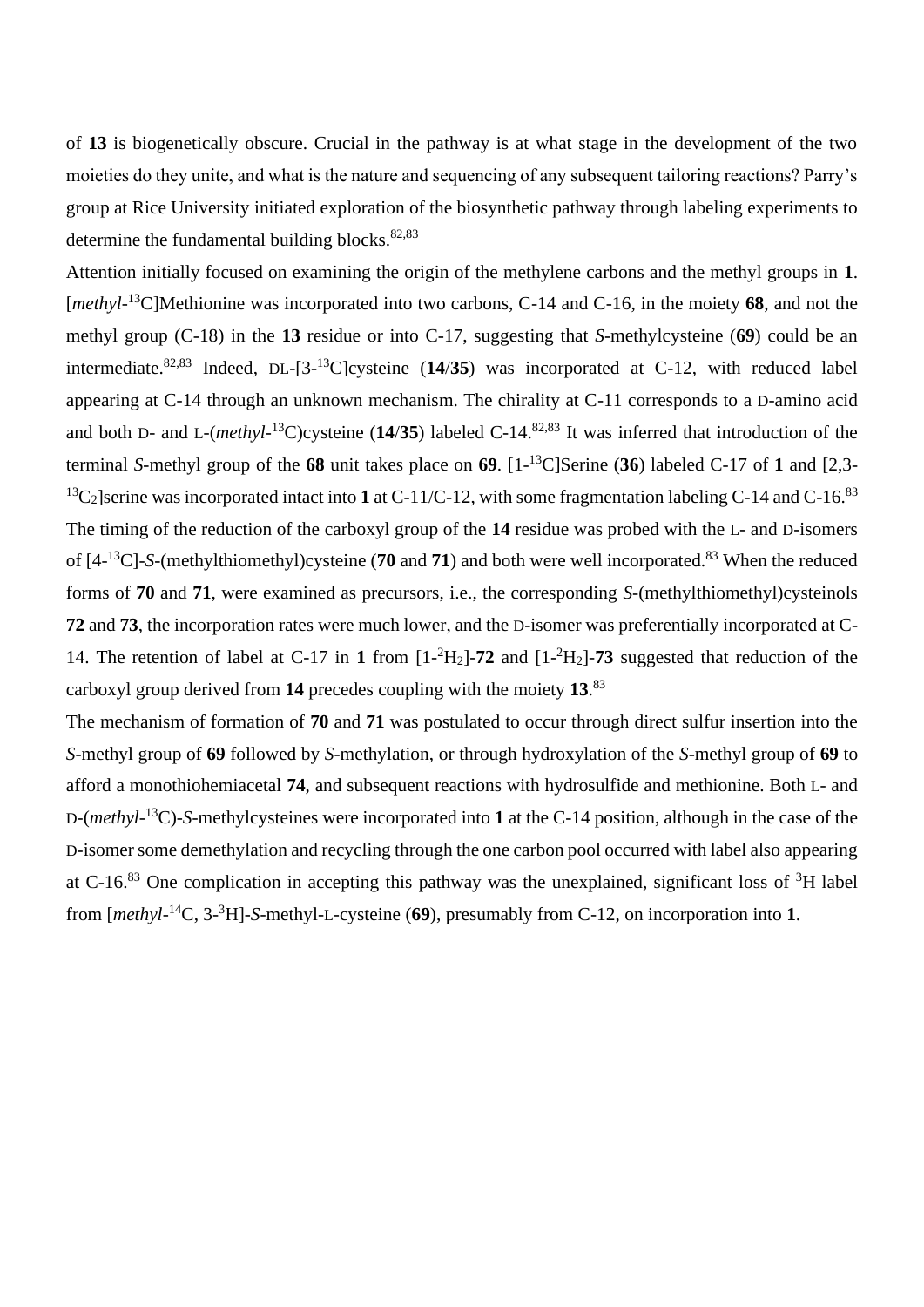

Figure 9. Potential precursors in the biosynthesis of sparsomycin (**1**) 83

The source of the uracil acrylic acid moiety **13** was postulated to be L-tryptophan (**75**) which could undergo canonical C-2/C-3 cleavage to *N*-formylkynurenine (**76**) and further oxidation (loss of the side chain) to *N*formylanthranilic acid (**77**). Cleavage at C-3/C-4 would then afford an intermediate **78**. Amination by an unknown source, cyclization, isomerization, and reduction at  $C$ -7 (from **75**) produces 13 (Scheme 5).<sup>82,83</sup> In this biogenetic process C-2 of **75** would become C-2 of **1** and C-5 of **1** would be derived from C-5 of **75**. In support of this, [5- <sup>3</sup>H]-tryptophan (**75**) was incorporated into **1** in *S. sparsogenes*. 82,83 Support for a derivation from **75** also came from the incorporation of DL-[2- <sup>13</sup>C]tryptophan (**75**) into C-2 of **1**, as predicted, and [5- <sup>2</sup>H]tryptophan (**75**) was incorporated with retention of label at C-8 in **1**. 82,83 However, an experiment with  $[5^{-3}H, U^{-14}C]$ tryptophan (75) examining the changing  ${}^{3}H/{}^{14}C$  ratio led to an ambiguous result not fully supporting the proposed mechanism.82,83

[3,5- <sup>2</sup>H2]-*N*-Formylanthranilic acid (**77**) yielded **1** with <sup>2</sup>H only at C-8, none being retained at C-18.<sup>83</sup> In the proposed pathway, cleavage of the aromatic ring of **77** was projected to occur at C-3/C-4 through hydroxylation at either C-3 or C-4 as a next step. However, neither the 3-hydroxy- nor 4-hydroxy-*N*formylanthranilic acids, **79** or **80** were incorporated into **1**. <sup>83</sup> Further experiments revealed that *N*formylanthranilic acid (**77**) was not on the biosynthetic pathway from **75** to **1**.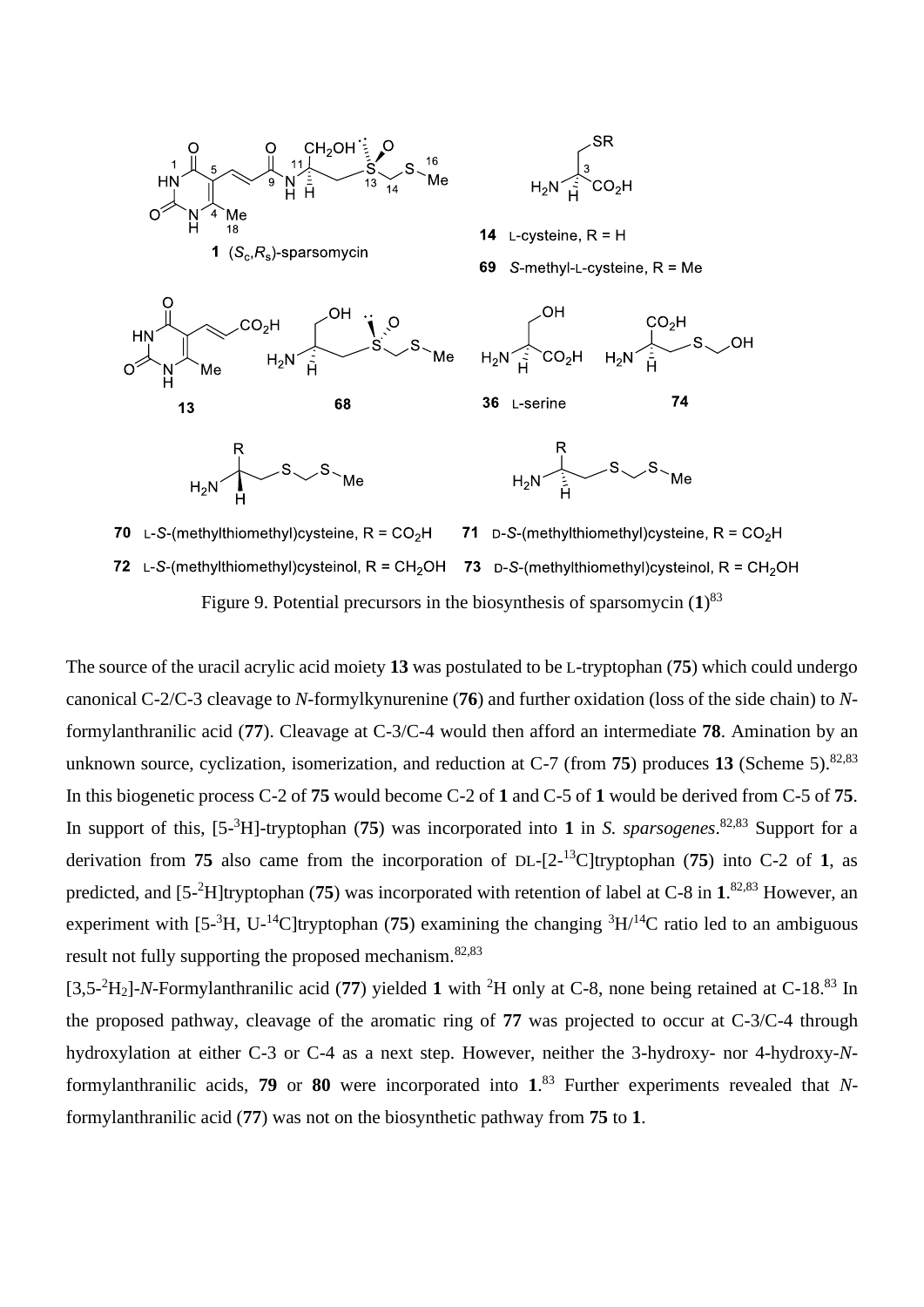

Scheme 5. Biogenesis of the uracil acrylic acid moiety **13** of sparsomycin (**1**) 83

An alternative pathway was therefore proposed in which ring A of **75** initially undergoes oxidative cleavage at C-6/C-7 through either a 6- or 7-hydroxytryptophan derivative. As shown in Scheme 6, the resulting pyrrole derivative **81** could be reduced at the C-2 carboxyl group to **82** and cleaved between C-4/C-5 to yield **83**. Oxidative deamination and loss of the amino acid side chain would then afford **84** for conversion (amination, oxidation, and cyclization) to **13**. 83

It was recognized that timing of the loss of the side chain of **75** could possibly occur earlier in the biogenetic scheme. In this regard, [6- <sup>13</sup>C]-6-hydroxyindole (**85**) was not incorporated into **1**, and neither were [2- <sup>13</sup>C]- 7-hydroxytryptophan (**86**) or [2- <sup>13</sup>C]-7-hydroxyindole (**87**). The last steps in the formation of **13** were investigated with the pyrimidine derivative **88** (hypothetically derived through amination and cyclization of **84**) which was labeled at the C-2 position and was well incorporated into **1**. <sup>83</sup> Subsequently, an NAD<sup>+</sup> dependent enzyme for the conversion of (*E*)-3-(6-methyl-4-oxo-5-pyrimidinyl)acrylic acid (**88**) to **13** was purified 740-fold from *S. sparsogenes*. 84,85 In summary, significant progress regarding the precursor units had been made, and aspects of the overall pathways to **68** and **13** developed. However, substantial ambiguity regarding the individual pathway steps and the involvement of specific intermediates remained, although several possible intermediates had been specifically eliminated.<sup>83</sup> The origin of the second pyrimidine nitrogen atom was not investigated in these early studies, and indeed remains of unknown origin.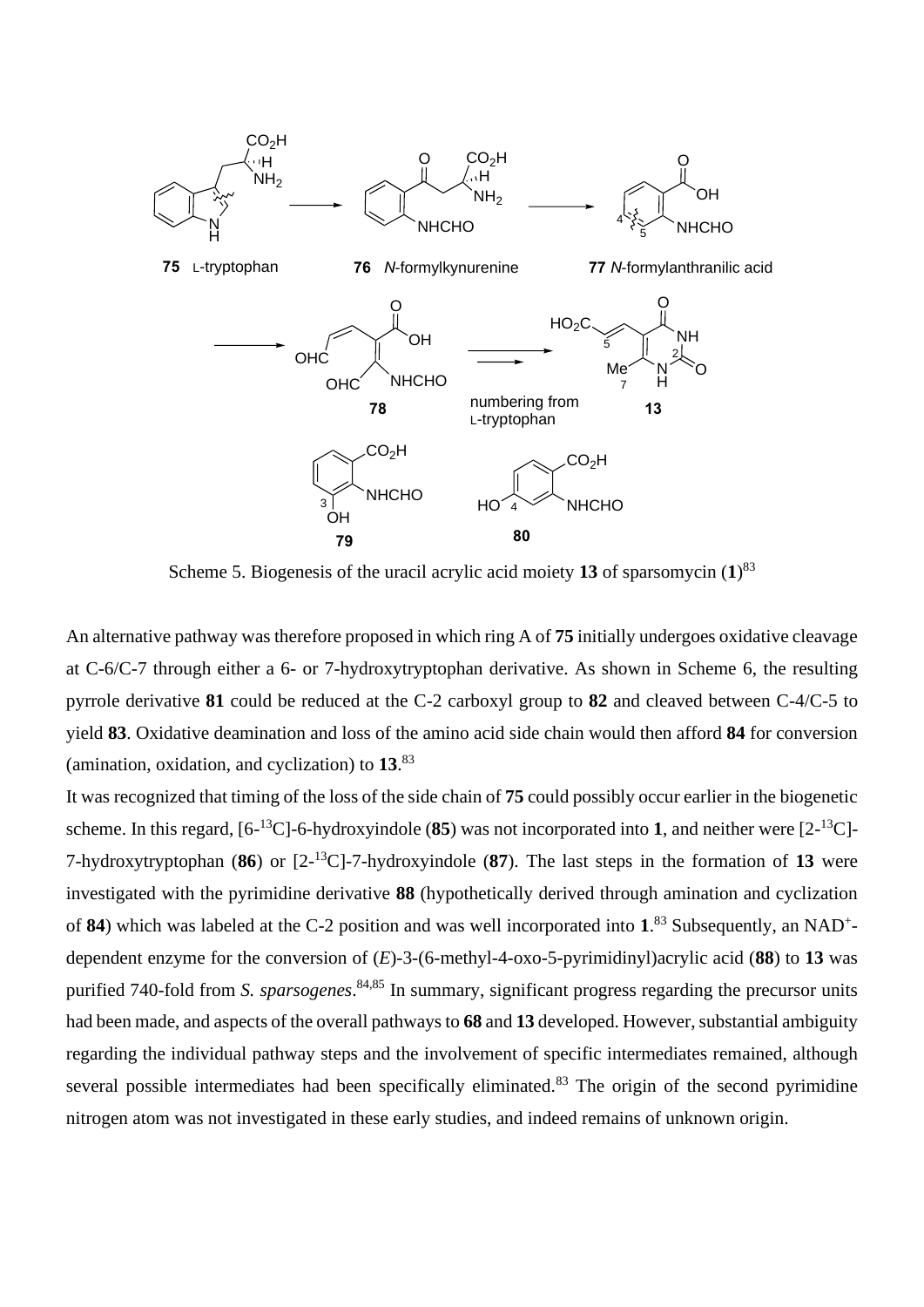

Scheme 6. Alternative biogenesis of the uracil acrylic acid moiety **13** of sparsomycin (**1**) 83

It was 18 years before further investigations on the biosynthesis of sparsomycin (**1**) were reported, this time at the gene level.86,87 The genome of *S. sparsogenes* ATCC 25498 was probed through bioinformatics for homologs of xanthine dehydrogenase (XDH) and an NRPS. This search yielded a single gene cluster of ~30 kb and 24 *orfs* (*spaA*-*spaX*). The operon SpsD/SpsE/SpsF was homologous to the heterotrimeric xanthine dehydrogenase<sup>88</sup> and to caffeine dehydrogenase.<sup>89,90</sup> When the genes *spsQ* and *spsR* were assessed for their encoded products, SpsQ was an adenylation-thiolation (A-T) di-domain NRPS, while SpsR had six domains organized as A1-T1-C-A2-T2-E and included the key condensation (C) and epimerization (E) domains envisioned for the biosynthesis of **1**. Mutation of *spsQ* and *spsR* abrogated the formation of **1**. 86 One question was evident immediately from the operon. With only two substrates, why were there three A domains for precursor activation?

After the gene cluster was expressed in *S. lividans* K4-114 as a single plasmid, production of **1** was only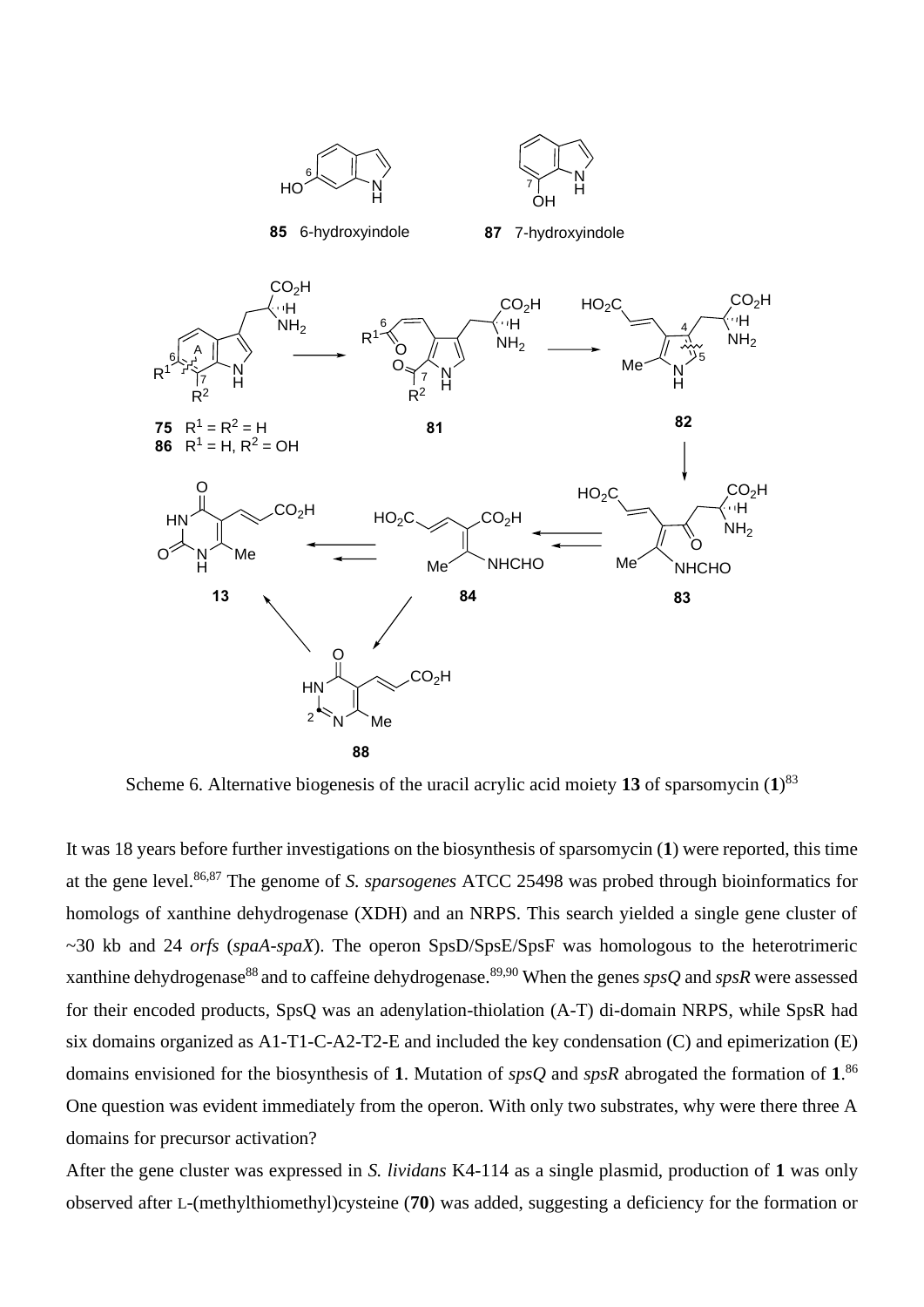regulation of **70** in the expressed cluster. SpsQ was highly selective for the activation of **70** and the A1 domain of SpsR was specific for the activation of **13**. <sup>86</sup> Initially, no specific function for SpsR-A2 was determined, although mutant studies indicated that it was essential for **1** formation. As the enzyme with a C domain and an E domain, SpsR was proposed to conduct the condensation of the two carboxyl-group tethered precursors **70** and **13** and to epimerize the L-cysteine-originating moiety. This requires a transthiolation step between the SpsQ-activated **70** and the T2 of SpsR. In support of this pathway, point mutation at the SpsR-T2 domain eliminated the formation of **1**. 86

Exclusive assembly of **89** was observed from a mixture of **70**, **13**, ATP, SpsQ, and SpsR. Thus, reduction of the cysteine carboxylic acid group occurs *after* condensation and not before, as was suggested earlier.<sup>83</sup> Of four reductases in the cluster, only the addition of the reductase SpsM to the reaction mixture produced *S*C-deoxysparsomycin (**11**) with the hydroxymethyl group at C-11. No intermediate aldehyde derivative was detected.<sup>86</sup> SpsM is a member of the short chain dehydrogenation/reductases requiring NADPH,<sup>91</sup> and without NADPH present no **11** was formed. In the absence of SpsM through mutation, formation of **1** was abrogated, and independently **89** was not a substrate for SpsM. It was therefore viewed as a free-standing reductase which reduces the tethered carboxylic acid residue of the cysteine-derived moiety to the hydroxymethyl moiety and cleaves the amide 11,  $S<sub>C</sub>$ -deoxysparsomycin, from SpsR.<sup>86</sup>



Figure 10. Enzymatic products **89** and **11**<sup>86</sup>

When the only acyltransferase enzyme SpsS in the cluster was added to the SpsQ/SpsR/SpsM system the yield of **11** was enhanced >100-fold, implying that it has a role in the transthiolation processes between the two T domains. At what stage the epimerization step occurs through the action of the E domain in SpsR remains to be determined more precisely. During the transthiolation process is one possibility, or it could take place immediately after the condensation step and before reduction and release of **11**, which has the *S*<sup>C</sup> geometry of **1**, from the T2 domain.

Thus, 61 years after the discovery of sparsomycin (**1**), the enzymes which unite the two precursor units, **70**  and **13**, have been partially functionally characterized, providing a schematic of the closing stages of the pathway. However, the respective roles of the remaining enzymes in the cluster, their substrates, and the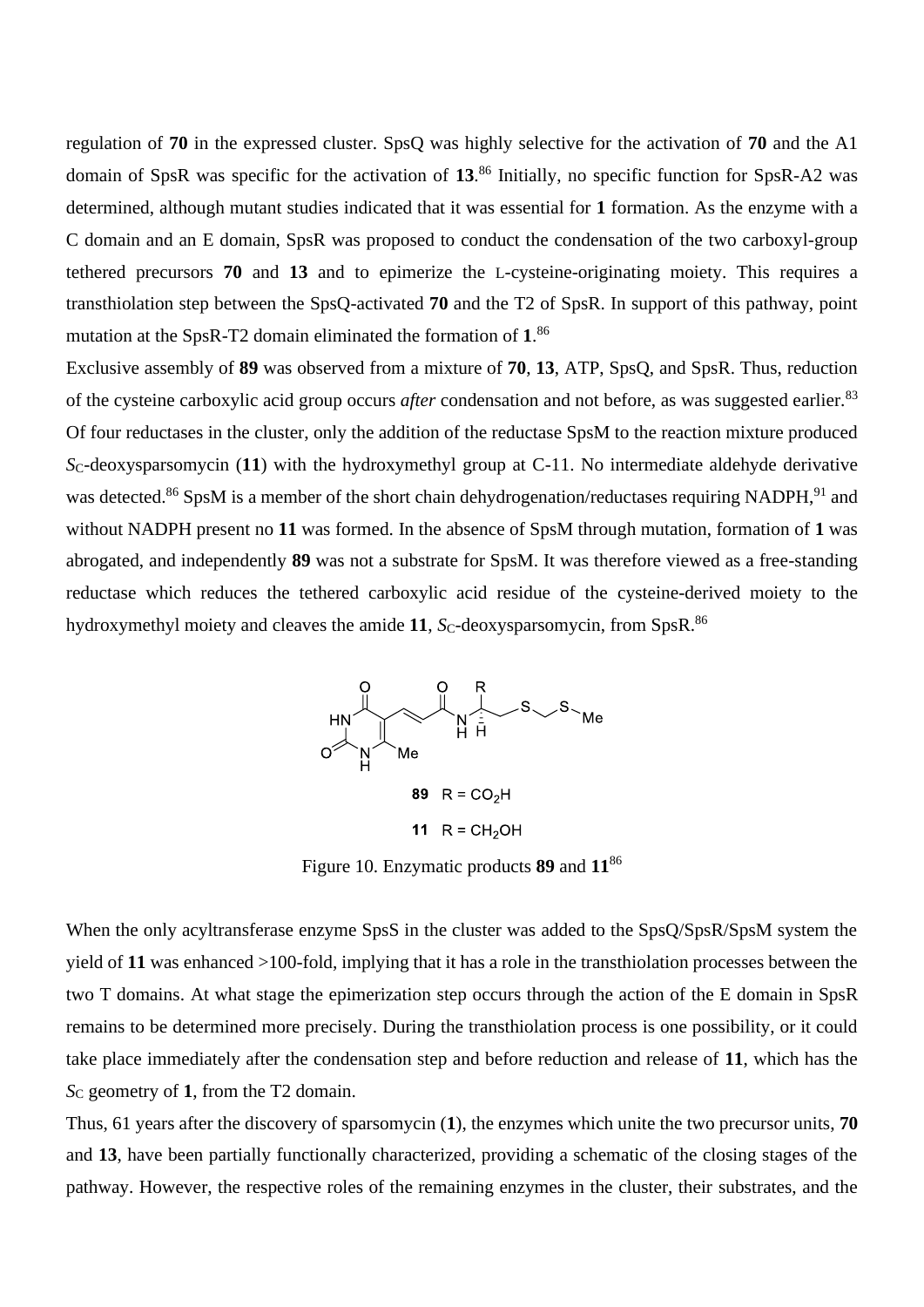reactions which construct the two biosynthetic units **70** and **13** from **14** and **75**, for processing by SpsQ and SpsR, respectively are yet to be delineated.

### **Conclusions and Future Developments**

The intriguing alkaloid sparsomycin (**1**) has been a metabolite of synthetic, biological, and biosynthetic interest for over 60 years. It exhibits a broad range of biological activities, and structure activity relationships (SAR) have been established for the *in vivo* anticancer activity. Clinical experience of a sparsomycin derivative against cecum, colon, and lung cancers indicated retinotoxicity in two of five cases which requires more assiduous investigation as to their evolution, and whether that deleterious effect can be abrogated and separated from the potential anticancer benefits. Analogs which can serve as adjuvants and potentiate the effectiveness or reduce the toxicity of clinical anticancer agents requires further investigation. The enhancement of tRNA:mRNA translocation by sparsomycin (**1**) represents a new avenue to be pursued in terms of SAR *in silico* and through biochemical experimentation. Labeled **1** and the biologically significant derivatives are needed to explore the pharmacokinetics and distribution profile. The *n*-pentyl and *n*-octyl derivatives of **1**, together with their deshydroxy derivatives and the ethyl-deshydroxy derivative, require more detailed assessment in several biological systems (e.g., antiviral, and multidrug resistant antifungal and antibacterial assays). The conjugate analog with linezolid provides a new approach with inhibition at the P- and A-sites occurring due to the selective binding. More examples of conjugates based on molecules which specifically bind to the A-site and which can be united with the uracil moiety are needed. Also of significant interest is the insecticide activity which merits mechanistic investigation and pursuit of SAR. Finally, biosynthetic clarification is important of the enzymes that generate the two biosynthetic units and the precise mechanistic pathways involved. Clarification of the stage at which epimerization occurs on the NRPS SpsR is also needed, together with studies which examine the potential of alternate substrates for the SpsR-SpsQ operon. In summary, sparsomycin (**1**) represents an important opportunity for very interesting chemical, biological, biosynthetic, and possibly clinical explorations.

**Conflict of Interest:** The authors indicate that they have no conflict of interest.

#### **REFERENCES**

- 1. S. P. Owen, A. Dietz, and G. W. Camiener, *Antimicrob. Agents Chemother.*, 1962, 772.
- 2. A. D. Argoudelis and R. R. Herr, *Antimicrob. Agents Chemother.*, 1962, 780.
- 3. P. F. Wiley and F. A. MacKellar, *J. Am. Chem. Soc.*, 1970, **92**, 417.
- 4. P. F. Wiley and F. A. MacKellar. *J. Org. Chem.*, 1976, **41**, 1858.
- 5. E. Higashide, T. Hasegawa, M. Shibata, K. Mizuno, and H. Akaike, *Takeda Kenkyusho Nenpo*, 1966,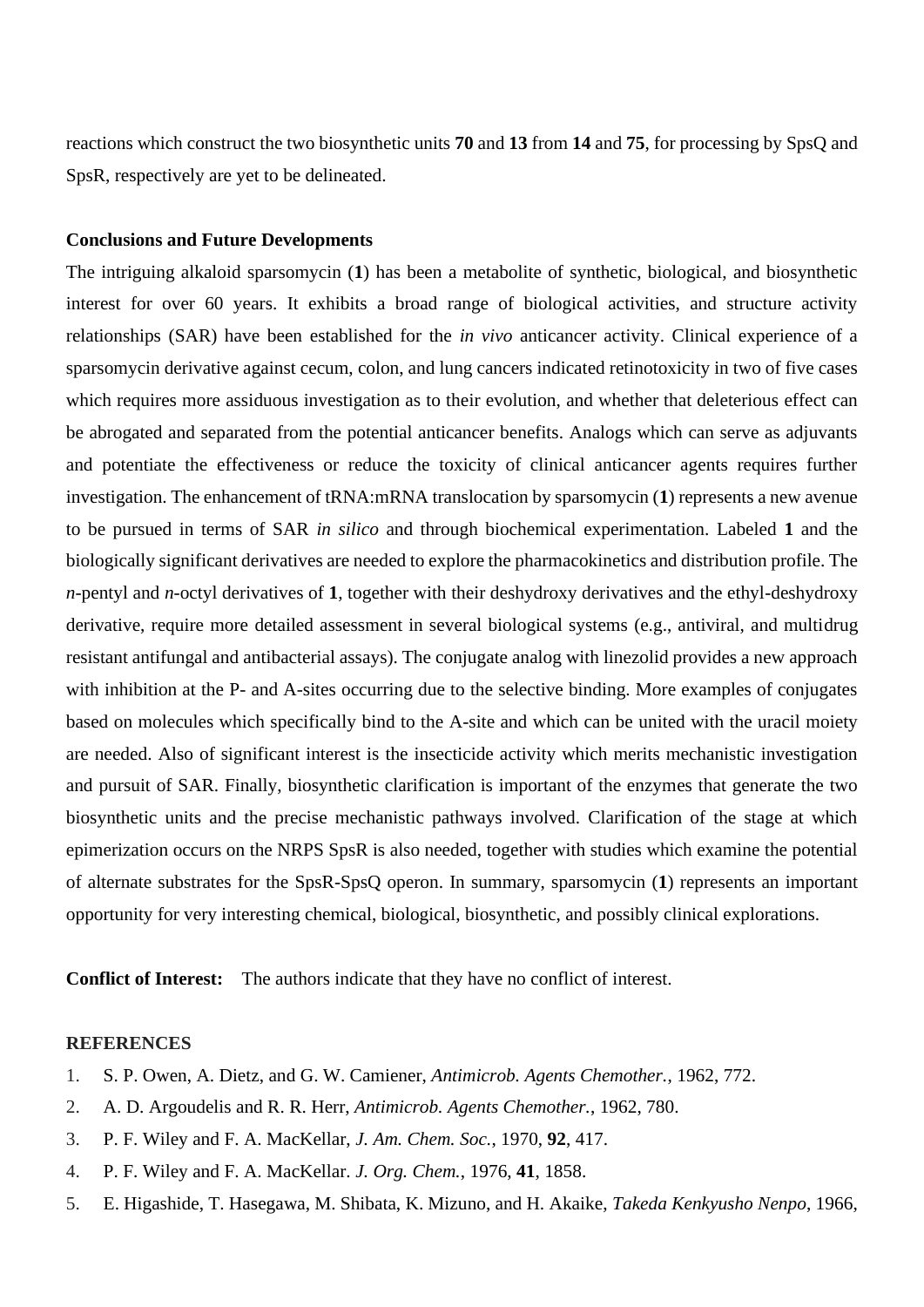**25**, 1.

- 6. H. M. Atta, S. M. Dabour, and S. G. Desoukey, *J. Agric. Environ. Sci.*, 2009, **5**, 368.
- 7. H. M. Atta and H. G. Radwan, *J. Saudi Chem. Soc*., 2012, **16**, 35.
- 8. H. C. J. Ottenheijm, R. M. J. Liskamp, P. Helquist, J. W. Lauher, and M. Shekhani, *J. Am. Chem. Soc.*, 1981, **103**, 1720.
- 9. K. Mislow, M. M. Green, P. Laur, J. T. Melillo, T. Simmons, and A. L. Ternay, Jr., *J. Am. Chem. Soc*., 1965, **87**, 1958.
- 10. E. A. Barnsley, *Tetrahedron*, 1968, **24**, 3747.
- 11. H. C. J. Ottenheijm, R. M. J. Liskamp, S. P. J. M. van Nispen, H. A. Boots, and M. W. Tijhuis, *J. Org. Chem.*, 1981, **46**, 3273.
- 12. B. T. Porse, S. V. Kirillov, M. J. Awayez, H. C. Ottenheijm, and R. A. Garrett, *Proc. Natl. Acad. Sci*. *USA*, 1999, **96**, 9003.
- 13. L. Slechta, Sparsomycin. In: *Antibiotics, Volume 1*. ed. by D. Gottlieb and P. D. Shaw, Springer Verlag, New York, 1967, p. 410.
- 14. T. F. Brodasky, *J. Pharm. Sci*., 1963, **52**, 233.
- 15. K. E. Price, R. E. Buck, and J. Lein, *Antimicrob. Agents Chemother*., 1965, 505.
- 16. I. H. Goldberg and P. A. Friedman, *Pure Appl. Chem*., 1971, **28**, 499.
- 17. I. H. Goldberg, *Antibiotics*, 1979, **5**, 264.
- 18. L. Thiry, *J. Gen. Virol*., 1968, **2** (part 1), 143.
- 19. I. H. Goldberg and K. Mitsugi, *Biochemistry*, 1967, **6**, 372.
- 20. I. H. Goldberg and K. Mitsugi, *Biochemistry*, 1967, **6,** 383.
- 21. A. E. Smith and D. T. Wigle, *Eur. J. Biochem*, 1973, **35**, 566.
- 22. I. H. Goldberg, *Cancer Chemother. Rep., Part 1*, 1974, **58**, 479.
- 23. K. Fredrick and H. F. Noller, *Science*, 2003, **300**, 1159.
- 24. D. N. Wilson, *Nat. Rev. Microbiol.*, 2014, **12**, 35.
- 25. M. Ubukata, T.-i. Morita, H. Kakeya, K. Kobinata, T. Kudo, and H. Osada, *J. Antibiot.*, 1996, **49**, 1096.
- 26. M. Ubukata, T.-i. Morita, M. Uramoto, and H. Osada, *J. Antibiot.*, 1996, **49**, 65.
- 27. R. Bentley, *Chem. Soc. Rev.*, 2005, **34**, 609.
- 28. E. Wojaczynska and J. Wojaczynski, *Chem. Rev.*, 2010, **110**, 4303.
- 29. I. Fernandez and N. Khiar, *Chem. Rev.*, 2003, **103**, 3651.
- 30. J. Han, V. A. Soloshonok, K. D. Klika, J. Drabowicz, and A. Wzorek, *Chem. Soc. Rev.*, 2018, **47**, 1307.
- 31. H. L. Holland, *Nat. Prod. Rep.*, 2001, **18**, 171.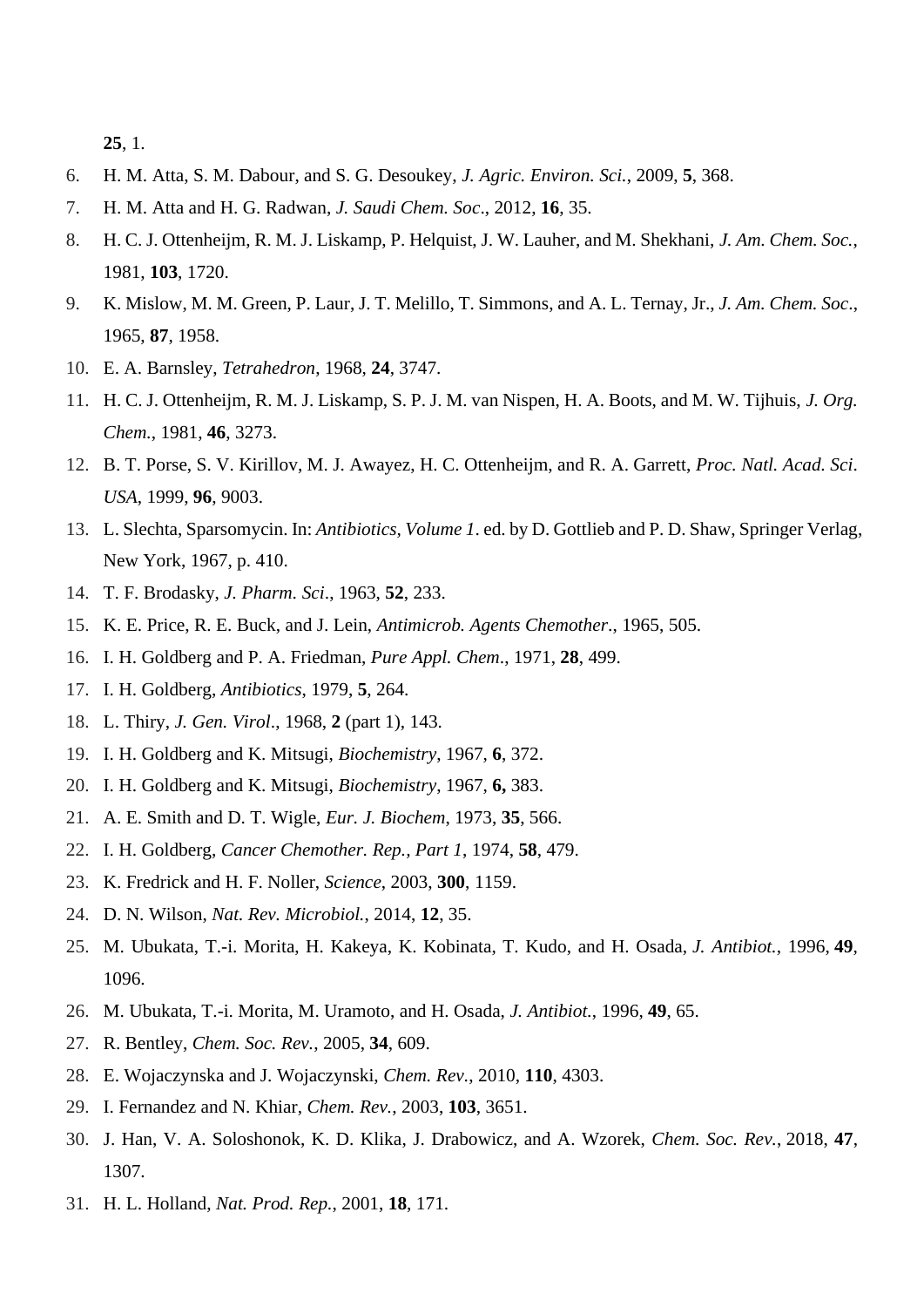- 32. T. Matsui, Y. Dekishima, and M. Ueda, *Appl. Microbiol. Biotechnol.*, 2014, **98**, 7699.
- 33. C. C. L. Lin and R. J. Dubois, *J. Med. Chem*., 1977, **20**, 337.
- 34. C. K. Lee and R. Vince, *J. Med. Chem*., 1978, **21**, 176.
- 35. H. C. J. Ottenheijm and R. M. J. Liskamp, *Tetrahedron Lett*., 1978, **19**, 2437.
- 36. H. C. J. Ottenheijm, S. P. J. M. van Nispen, and M. J. Sinnige, *Tetrahedron Lett.*, 1976, **17**, 1899.
- 37. P. Helquist and M. S. Shekhani, *J. Am. Chem. Soc*., 1979, **101**, 1057.
- 38. H. C. J. Ottenheijm, R. M. J. Liskamp, and M. W. Tijhuis, *Tetrahedron Lett.*, 1979, **20**, 387.
- 39. D. R. Wang, P. Helquist, and M. S. Shekhani, *J. Org. Chem.*, 1985, **50**, 1264.
- 40. N. Nakajima, T. Enomoto, N. Matsuura, and M. Ubukata, *Bioorg. Med. Chem. Lett.*, 1998, **8**, 3331.
- 41. N. Nakajima, T. Enomoto, T. Watanabe, N. Matsuura, and M. Ubukata, *Biosci., Biotechnol., Biochem.*, 2003, **67**, 2556.
- 42. C.-C. L. Lin and R. J. Dubois, *J. Med. Chem*., 1977, **20**, 337.
- 43. R. Vince, J. Brownell, and C. K. Lee, *Biochem. Biophys. Res. Commun*., 1977, **75**, 563.
- 44. L. A. G. M. van den Broek, R. M. J. Liskamp, J. H. Colstee, P. Lelieveld, M. Remacha, D. Vazquez, J. P. G. Ballesta, and H. C. J. Ottenheijm, *J. Med. Chem.*, 1987, **30**, 325.
- 45. H. C. J. Ottenheijm, L. A. G. M. van den Broek, J. P. G. Ballesta, and Z. Zylicz, *Progr. Med. Chem.*, 1986, **23**, 219.
- 46. H. C. J. Ottenheijm and L. A. van den Broek. *Anticancer Drug Des.*, 1988, **2**, 333.
- 47. S. Li, X. Cheng, Y. Zhou, and Z. Xi, *ChemBioChem*, 2011, **12**, 2801.
- 48. N. Komatsu, Y. Nishibayashi, T. Sugita, and A. Uemura, *Tetrahedron Lett.*, 1992, **33***,* 5391.
- 49. N. Komatsu, M. Hashizume, T. Sugita, and A. Uemura, *J. Org. Chem.*, 1993, **58**, 4529.
- 50. E. Lazaro, L. A. G. M. van den Broek, A. San Felix, H. C. J. Ottenheijm, and J. P. G. Ballesta, *Biochimie*, 1991, **73**, 1137.
- 51. C. K. Lee and R. Vince, *J. Med. Chem*., 1978, **21**, 176.
- 52. R. M. J. Liskamp, J. H. Colstee, H. C. J. Ottenheijm, P. Lelieveld, and W. Akkerman, *J. Med. Chem*., 1984, **27**, 301.
- 53. L. A. G. M. van den Broek, R. M. Liskamp, J. H. Colstee, P. Lelieveld, M. Remacha, D. Vazquez, J. P. G. Ballesta, and H. C. J. Ottenheijm, *J. Med. Chem*., 1987, **30**, 325.
- 54. S. Kanatomo, A. Wada, M. Yomei, T. Hase, S. Nagai, S. Fukuda, M. Tanaka, and T. Sasaki, *Chem. Pharm. Bull*., 1988, **36**, 2042.
- 55. Z. Zylicz, D. J. T. Wagener, H. Van Rennes, E. Van der Kleijn, P. Lelieveld, L. A. G. M. van den Broek, and H. C. J. Ottenheijm, *Invest. New Drugs*, 1988, **6**, 285.
- 56. L. A. G. M. van den Broek, E. Lazaro, Z. Zylicz, P. J. Fennis, F. A. N. Missler, P. Lelieveld, M. Garzotto, D. J. T. Wagener, J. P. G. Ballesta, and H. C. J. Ottenheijm, *J. Med. Chem*., 1989, **32**, 2002.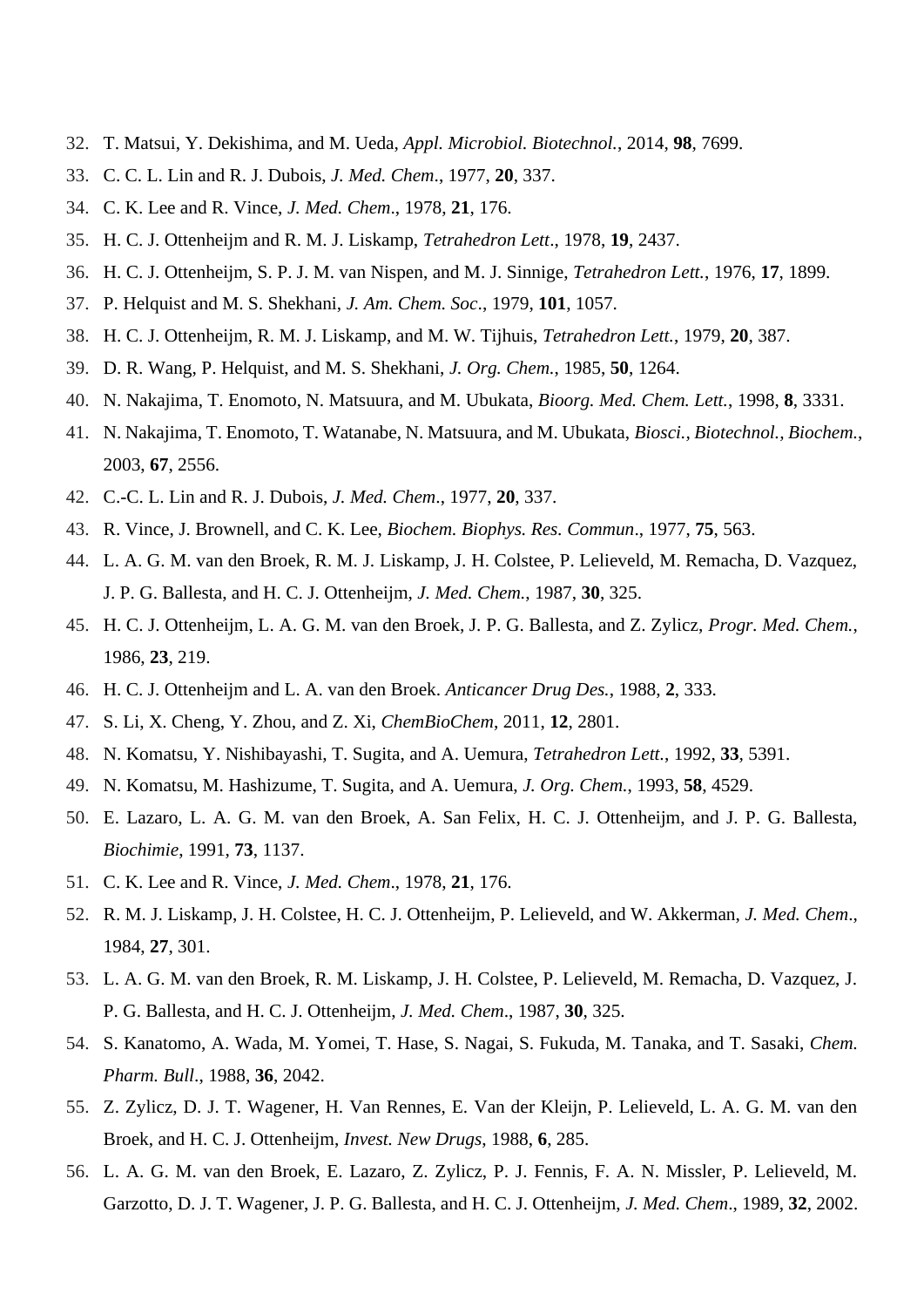- 57. S. Kanatomo, T. Hase, A. Wada, K. Ohki, S. Nagai, M. Tanaka, and T. Sasaki. *Chem. Pharm. Bull*., 1989, **37**, 688.
- 58. L. A. G. M. van den Broek, P. J. Fennis, M. A. Arevalo, E. Lazaro, J. P. G. Ballesta, P. Lelieveld, and H. C. J. Ottenheijm, *Eur. J. Med. Chem*., 1989, **24**, 503.
- 59. S. Kallia-Raftopoulos, D. Synetos, H. C. J. Ottenheijm, L. A. G. M. van Den Broek, and C. Coutsogeorgopoulos, *Mol. Pharmacol*., 1996, **49**, 1085.
- 60. H. P. Close and J. R. McFarlane, *Cancer Chemother. Rep*., 1964, 4329.
- 61. J. R. McFarlane, M. Yanoff, and H. G. Scheie, *Arch. Ophthalmol*., 1966, **76**, 532.
- 62. Z. Zylicz, H. P. Hofs, and D. J. T. Wagener, *Cancer Lett*., 1989, **46**, 153.
- 63. H. P. Hofs, D. J. Wagener, V. De Valk-Bakker, H. Rennes, A. J. Van Zeist, L. A. van den Broek and H. C. J. Ottenheijm, *Anticancer Res*., 1992, **12**, 167.
- 64. H. P. Hofs, D. J. Wagener, V. De Valk-Bakker, H. Van Rennes, D. De Vos, W. H. Doesburg, H. C. Ottenheijm, and W. J. De Grip, *Invest. New Drugs*, 1995, **13**, 23.
- 65. H. P. Hofs, T. D. J. Wagener, V. de Valk-Bakker, H. van Rennes, W. H. Doesburg, H. C. J. Ottenheijm, and W. J. De Grip, *Anti-Cancer Drugs*, 1997, **8**, 349.
- 66. H. P. Hofs, D. J. Wagener, D. De Vos, H. C. J. Ottenheijm, H. J. Winkens, P. H. Bovee, and W. J. De Grip, *Eur. J. Cancer*, 1995, **31A**, 1526.
- 67. M. V. Rodnina, A. Savelsbergh, V. I. Katunin, and W. Wintermeyer, *Nature*, 1997, **385**, 37.
- 68. J. L. Hansen, P. B. Moore, and T. A. Steitz, *J. Mol. Biol.*, 2003, **330**, 1061.
- 69. R. E. Monro, M. L. Celma, and D. Vazquez, *Nature*, 1969, **222**, 356.
- 70. J. L. Hansen, T. M. Schmeing, P. B. Moore, and T. A. Steitz, *Proc. Natl. Acad. Sci*. *USA*, 2002, **99**, 11670.
- 71. A. Bashan, I. Agmon, R. Zarivach, F. Schluenzen, J. Harms, R. Berisio, H. Bartels, F. Franceschi, T. Auerbach, H. A. Hansen, E. Kossoy, M. Kessler, and A. Yonath, *Mol. Cell*, 2003, **11**, 91.
- 72. J. Jayaraman and I. H. Goldberg, *Biochemistry*, 1968, **7**, 418.
- 73. D. Moazed and H. F. Noller, *Proc. Natl. Acad. Sci*. *USA*, 1991, **88**, 3725.
- 74. A. E. Herner, I. H. Goldberg, and L. B. Cohen, *Biochemistry*, 1969, **8**, 1335.
- 75. D. Moazed and H. F. Noller, *Nature*, 1989, **342**, 142.
- 76. D. R. Southworth and R. Green, *Curr. Biol*., 2003, **13**, R652.
- 77. K. Fredrick and H. F. Noller, *Science*, 2003, **300**, 1159.
- 78. D. N. Ermolenko, P. V. Cornish, T. Ha, and H. F. Taekjip, *RNA*, 2013, **19**, 158.
- 79. D. N. Wilson, *Ann. N. Y. Acad. Sci*., 2011, **1241**, 1.
- 80. D. N. Wilson, *Crit. Rev. Biochem. Mol. Biol*., 2009, **44**, 393.
- 81. A. J. Lemin and P. W. O'Connell, U.S. Patent 3,272,698, issued Sept. 13, 1966.